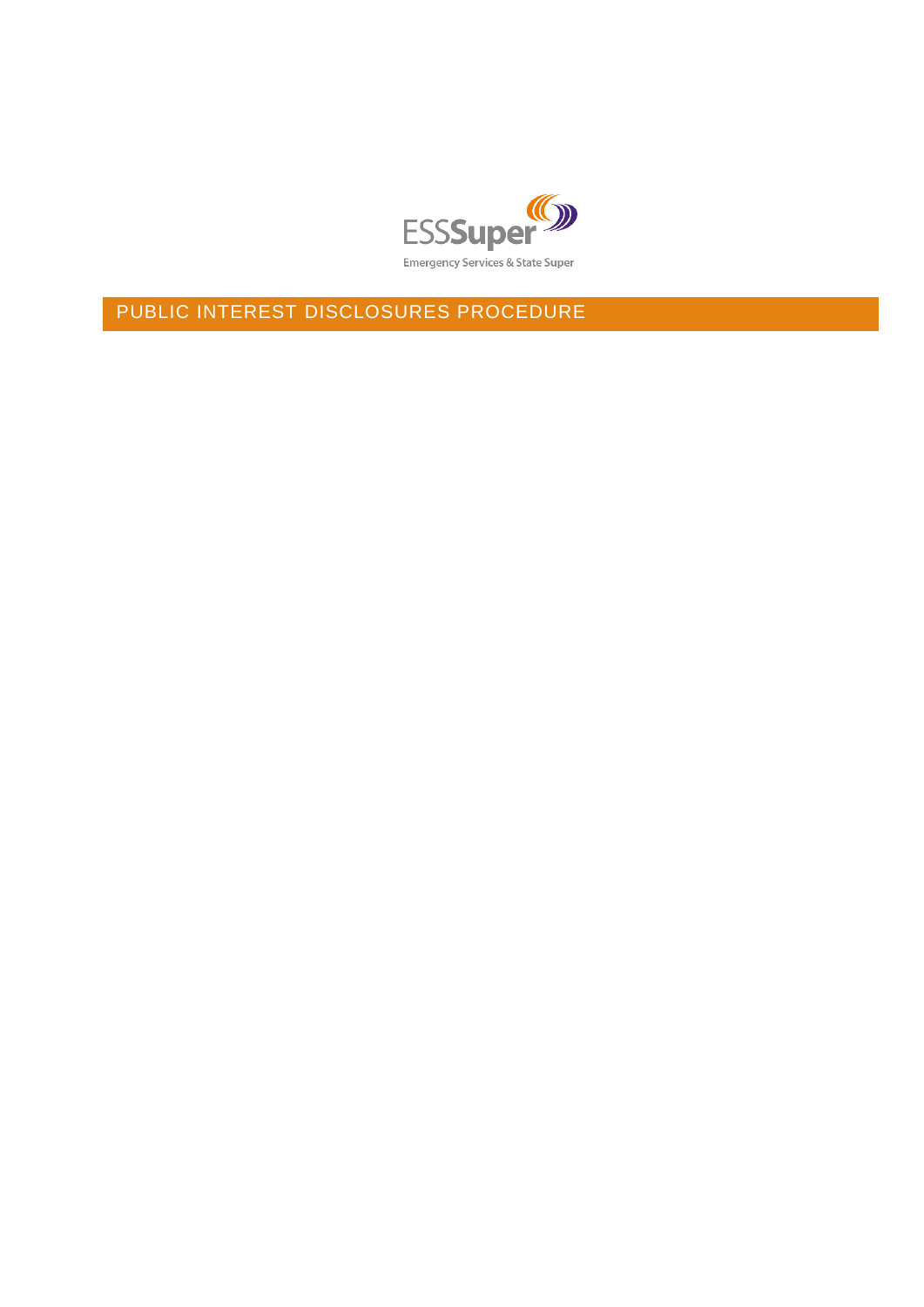# *Public Interest Disclosures Act 2012(Vic)* **– Procedures TABLE OF CONTENTS**

| <b>PROTECTING CONFIDENTIALITY OF INFORMATION &amp; PERSONS MAKING</b> |                                                                                                                                                                                                                                                                     |
|-----------------------------------------------------------------------|---------------------------------------------------------------------------------------------------------------------------------------------------------------------------------------------------------------------------------------------------------------------|
|                                                                       |                                                                                                                                                                                                                                                                     |
|                                                                       |                                                                                                                                                                                                                                                                     |
|                                                                       |                                                                                                                                                                                                                                                                     |
|                                                                       |                                                                                                                                                                                                                                                                     |
|                                                                       |                                                                                                                                                                                                                                                                     |
|                                                                       |                                                                                                                                                                                                                                                                     |
|                                                                       |                                                                                                                                                                                                                                                                     |
|                                                                       |                                                                                                                                                                                                                                                                     |
|                                                                       |                                                                                                                                                                                                                                                                     |
|                                                                       |                                                                                                                                                                                                                                                                     |
|                                                                       | STATEMENT OF SUPPORT TO PUBLIC INTEREST DISCLOSURES<br><b>ESTABLISHING CONFIDENTIAL ELECTRONIC &amp; PAPER FILING SYSTEM12</b><br>12. MANAGEMENT OF THE PERSON AGAINST WHOM A DISCLOSURE HAS BEEN<br><b>EXEMPTION FROM FREEDOM OF INFORMATION ACT 1982 (FOI) 20</b> |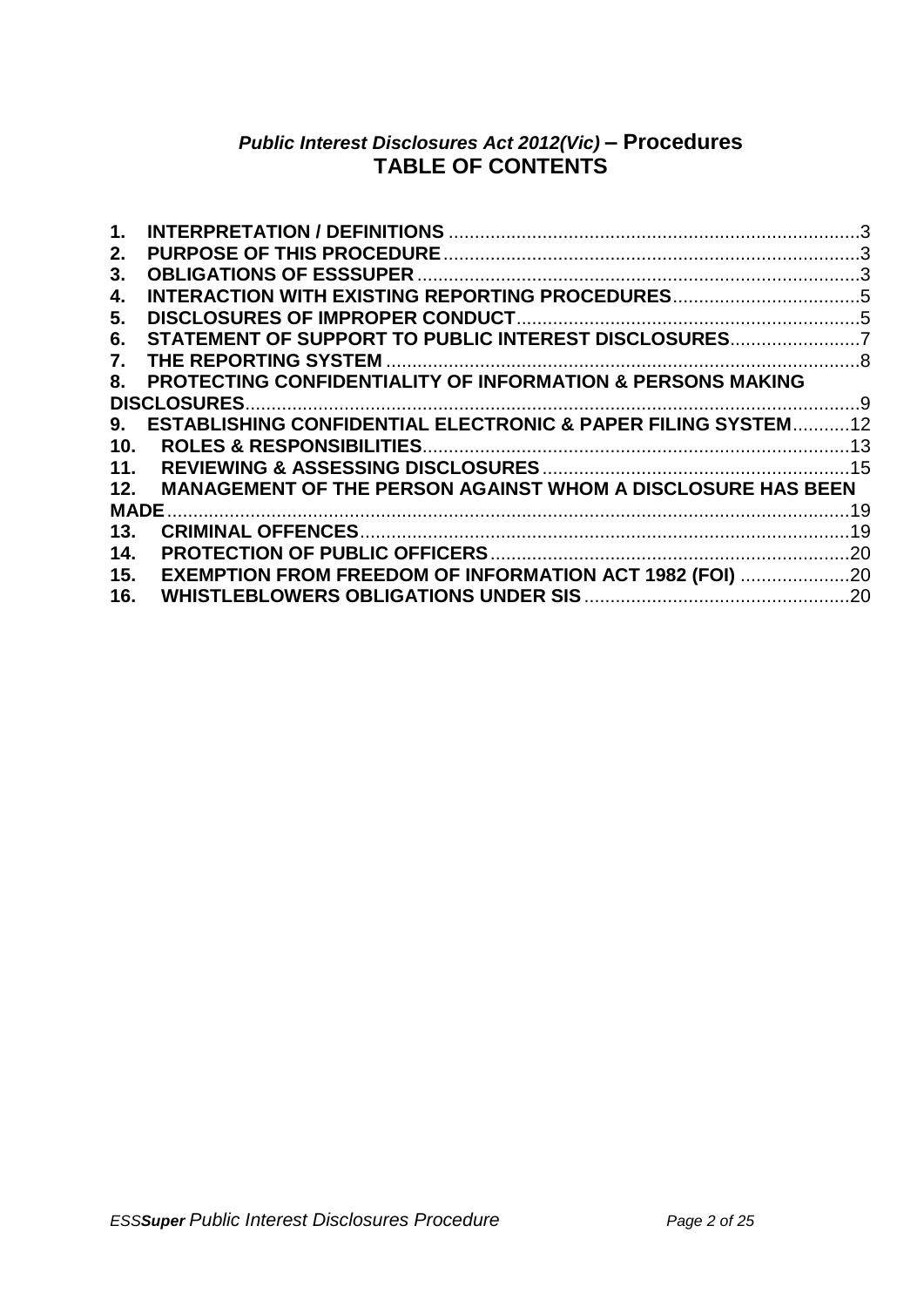## <span id="page-2-0"></span>**1. INTERPRETATION / DEFINITIONS**

## **Terms and definitions are provided at Appendix A.**

## <span id="page-2-1"></span>**2. PURPOSE OF THIS PROCEDURE**

*The Public Interest Disclosure Act 2012 (Vic) (Act)* commenced operation on 10 February 2013 and amended by the *Integrity and Accountability Legislation Amendment (Public Interest Disclosures, Oversight and Independence) Act 2019*

The purpose of the Act is to encourage and facilitate the making of disclosures of improper conduct by public officers and public bodies and to establish a system for matters the subject of a disclosure to be investigated by IBAC. The Act provides protection from detrimental action to any person affected by a Public Interest Disclosure whether it is a person who makes a disclosure, a witness, or a person who is subject of an investigation.

## <span id="page-2-2"></span>**3. OBLIGATIONS OF ESSSUPER**

ESSSuper is a Public Body, as defined under the Acts and is therefore an entity that may receive disclosures under the Acts. It is therefore subject to the following obligations:

#### 3.1 **Establish Procedure**

A Public Interest Disclosure procedure ("Procedure") has been established:

- to facilitate persons making disclosures;
- to allow those disclosures to be handled by ESSSuper appropriately;
- to require notification to IBAC (if required);
- to protect persons making a disclosure from detrimental action;
- to provide a system for reporting disclosures of improper conduct or detrimental action by ESSSuper or its employees to IBAC (if required), or to the Coordinator.

#### 3.2 **Who can make disclosure**

The officers, employees and agents of ESSSuper are Public Officers and are able to make disclosures or to be the subject of a disclosure. The term Public Officer is not confined to employees but can extend to consultants or service providers to the ESSSuper who performs a public function on its behalf (with or without a contract). ESSSuper must ensure that it's Public Officers who are subject to the Policy and these procedures are aware of their rights and obligations.

Appropriate training will be provided on this Procedure and on an ongoing basis to ensure that all officers, employees and agents of ESSSuper are aware of these procedures, their rights, obligations and potential liability under the Public Interest Disclosure Legislation.

Any other person outside of ESSSuper (e.g. general public, a member) can make a disclosure concerning ESSSuper and its officers, employees and agents.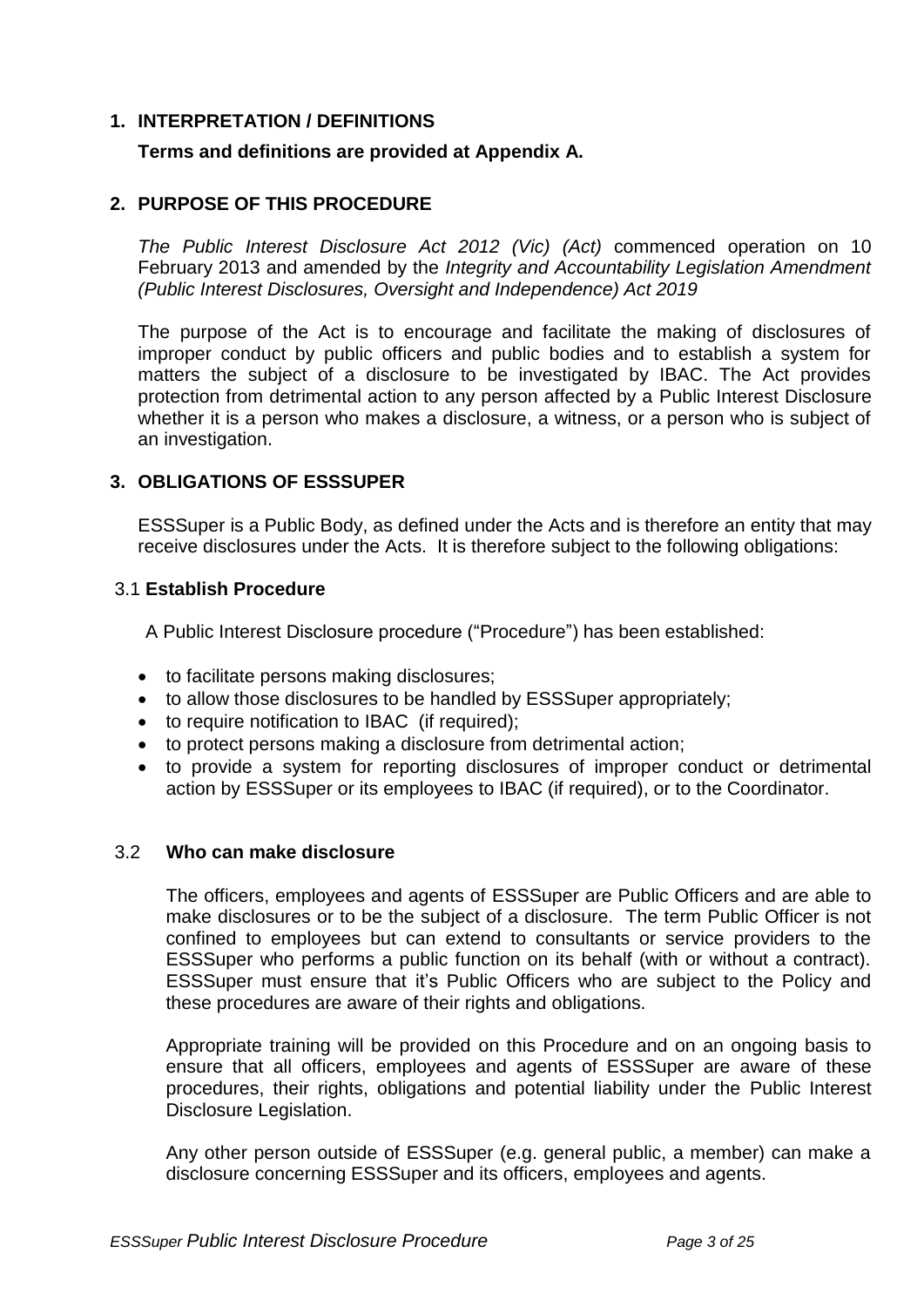# 3.3 **Publish Procedure**

ESSSuper must ensure this Procedure is readily available to the public, members, officers and employees. Consequently a current version of these Procedures will be available on the ESSSuper website. .

## 3.4 **Annual report of ESSSuper to include additional information**

The annual report of ESSSuper must include:

- a) information about how to access this Procedure; and
- b) the number of disclosures notified to IBAC during the financial year.

The information included in the report must not include information that is likely to lead to identification of a person who has made a disclosure. The exceptions to this are:

- where the person making the disclosure has consented in writing;
- IBAC has determined the disclosure is not a Public Interest disclosure; or IBAC has made the information public

The Coordinator will establish a secure register to record the information required to be published in the annual report, and to generally keep account of the status of Public Interest Disclosures. The register will be confidential and will not record any information that may identify the person making a Public Interest Disclosure.

#### 3.5 **Review Procedure**

This Procedure is to be reviewed on a biennial basis. The next Review is due in January 2024.

The Procedure will be reviewed and approved by the Executive Team. It will be published on the intranet and staff training will be provided via the Compliance Net Module.

IBAC may at any time review this Procedure and the implementation of the Procedure, to ensure they are consistent with the Acts and its regulations and the Guidelines.

IBAC may make recommendations to ESSSuper concerning this Procedure or its implementation. If ESSSuper fails to take sufficient steps within a reasonable time of receiving a recommendation, IBAC may send a copy of its recommendation to the relevant Minister.

## 3.6 **Report Public Interest Disclosures to IBAC**

If ESSSuper receives a disclosure and from a preliminary review, assess that it may be a Public Interest Disclosure under the Act, it must no later than **28 days** after the disclosure is made, notify the disclosure to IBAC for assessment. ESSSuper may when reporting to IBAC, or at any later time, provide any information it has obtained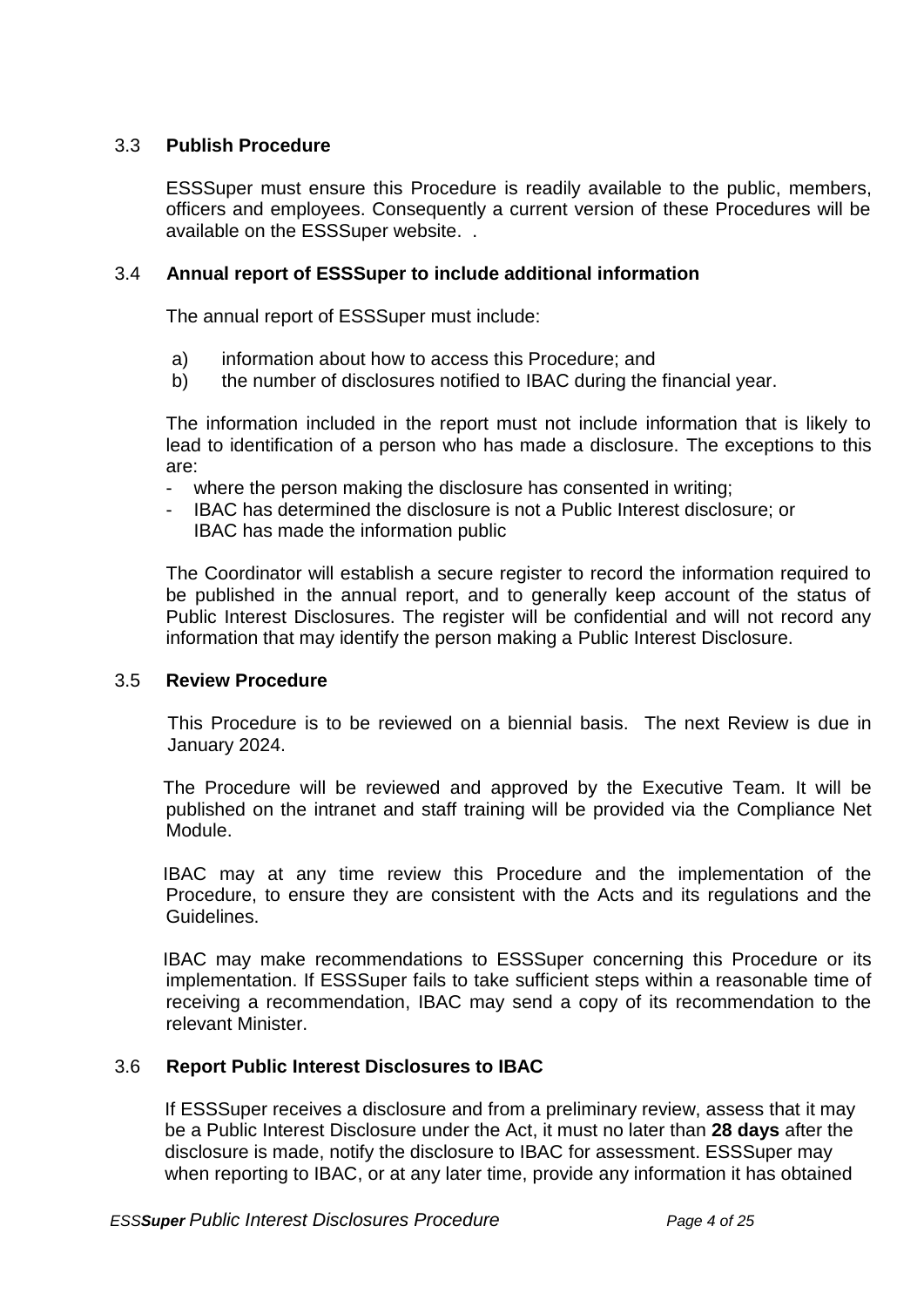in the course of reviewing if the disclosure is a disclosure that must be reported to IBAC.

If the disclosure is reported to IBAC, ESSSuper must also advise the person who made the disclosure that this has occurred.

# 3.7 **Disclosures that are not reportable to IBAC**

If, from a preliminary review, ESSSuper assess that the disclosure is not reportable to IBAC, and the person making the disclosure has indicated to it, or it otherwise appears to ESSSuper, that the person wishes to receive the protection applicable to a Public Interest Disclosure under the  $Act<sup>1</sup>$ , it must advise the person who has made the disclosure that:

- (a) it considers the disclosure is not a Public Interest Disclosure;
- (b) the disclosure has not been notified to IBAC for assessment under the Act; and
- (c) although not reported to IBAC the person is still entitled to the protections that apply to Public Interest disclosures.

The above advice must be in writing and be given no later than 28 days after the disclosure is made to ESSSuper.

# 3.8 **Report suspected corrupt conduct to IBAC<sup>2</sup>**

The CEO will notify IBAC of any matter that ESSSuper suspect on reasonable grounds involve corrupt conduct occurring or having occurred as soon as practicable. Prior to reporting to IBAC, Management must ensure that a reasonable suspicion is formed.

# <span id="page-4-0"></span>**4. INTERACTION WITH EXISTING REPORTING PROCEDURES**

These Procedures are designed to complement existing procedures already in place that facilitate the normal communication channels between managers and employees within ESSSuper. Employees are encouraged to continue to raise appropriate matters at any time with their managers via these existing procedures. As an alternative, employees may make a disclosure of Improper Conduct or Detrimental Action in accordance with this Procedure.

# <span id="page-4-1"></span>**5. DISCLOSURES OF IMPROPER CONDUCT**

## 5.1 **What is a disclosure?**

A disclosure is the disclosure of information by a person in relation to improper conduct by, or detrimental action of, a person, Public Officer or Public Body which has, is or may occur in contravention of the Act. The person making the disclosure must believe on reasonable grounds that the information they are disclosing shows or tends to show, that the contravention has, is or may occur.

 $\overline{a}$ <sup>1</sup> Sub-section 24(6) of the Act

<sup>2</sup> Section 57 of the IBAC Act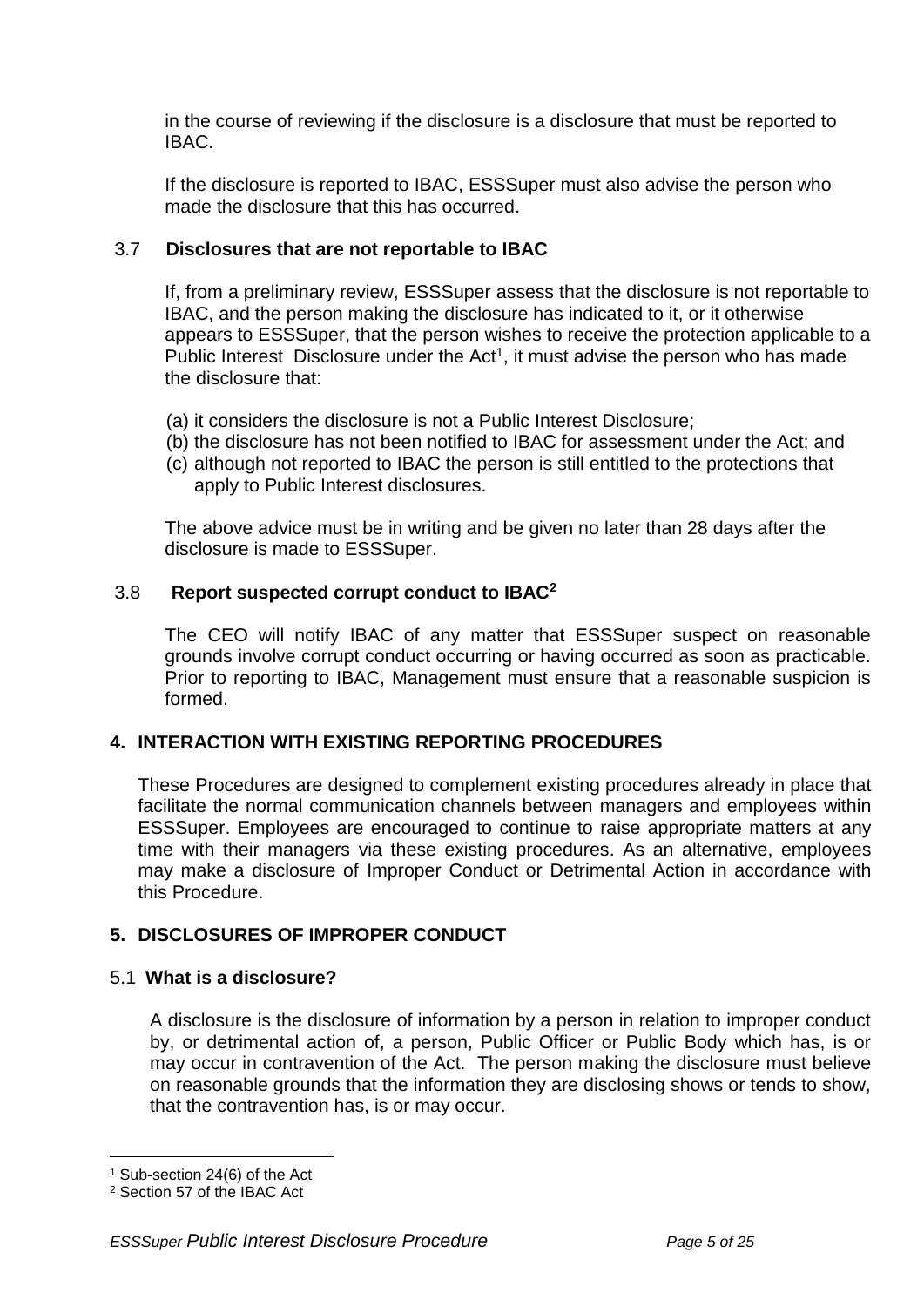A disclosure may be made even if the person making the disclosure cannot identify the person, or the body that the disclosure relates to.

A complaint, disclosure or notification that is made pursuant to other legislation may also be a disclosure.

Therefore a complaint made to ESSSuper under its internal complaint procedure, or to VCAT, which involved Improper Conduct by an employee may also be a disclosure and be subject to these Procedures. The Complaints Officer of ESSSuper must on determining the existence of such a disclosure refer the matter to Head of Risk & Compliance or in his absence General Manager Legal, Risk & Compliance as well as processing the complaint according to the internal complaints handling procedure.

# 5.2 **Types of Disclosure**

ESSSuper can only receive disclosures relating to the conduct of its own members, officers, agents or employees. If it receives a disclosure about an employee, officer or member of another public body, that disclosure will not considered to have been made in accordance with the Act (Part 2). In those circumstances, the person making the disclosure should be advised of the correct person or body the disclosure should be made to, if possible but generally they should be referred to IBAC.

#### 5.3 **Improper conduct**

## *Examples of Improper Conduct include:*

- a) A person who offers a bribe to an employee of ESSSuper to vary records or otherwise facilitate payment of a higher benefit to that person or their associate;
- b) An employee of the ESSSuper becomes aware that a manager or supervisor has established member accounts for members who do not exist for the purpose of committing a fraud against ESSSuper; or
- c) An employee of ESSSuper becomes aware of a conspiracy to sell the confidential information of members of ESSSuper to third parties for profit in order to use that information for identity theft to commit a fraud against the members.

## 5.4 **Detrimental Action**

## **(a) When is it an offence to take Detrimental Action?**

It is an offence for a person to take Detrimental Action against a person in reprisal for a Public Interest Disclosure. Detrimental Action is defined in appendix A. A person takes detrimental action against another person in reprisal for a disclosure if:

- (i) they take or threaten to take detrimental action against the other person because, or in the belief that, the other person or anyone else has:
	- made, or intends to make, the disclosure; or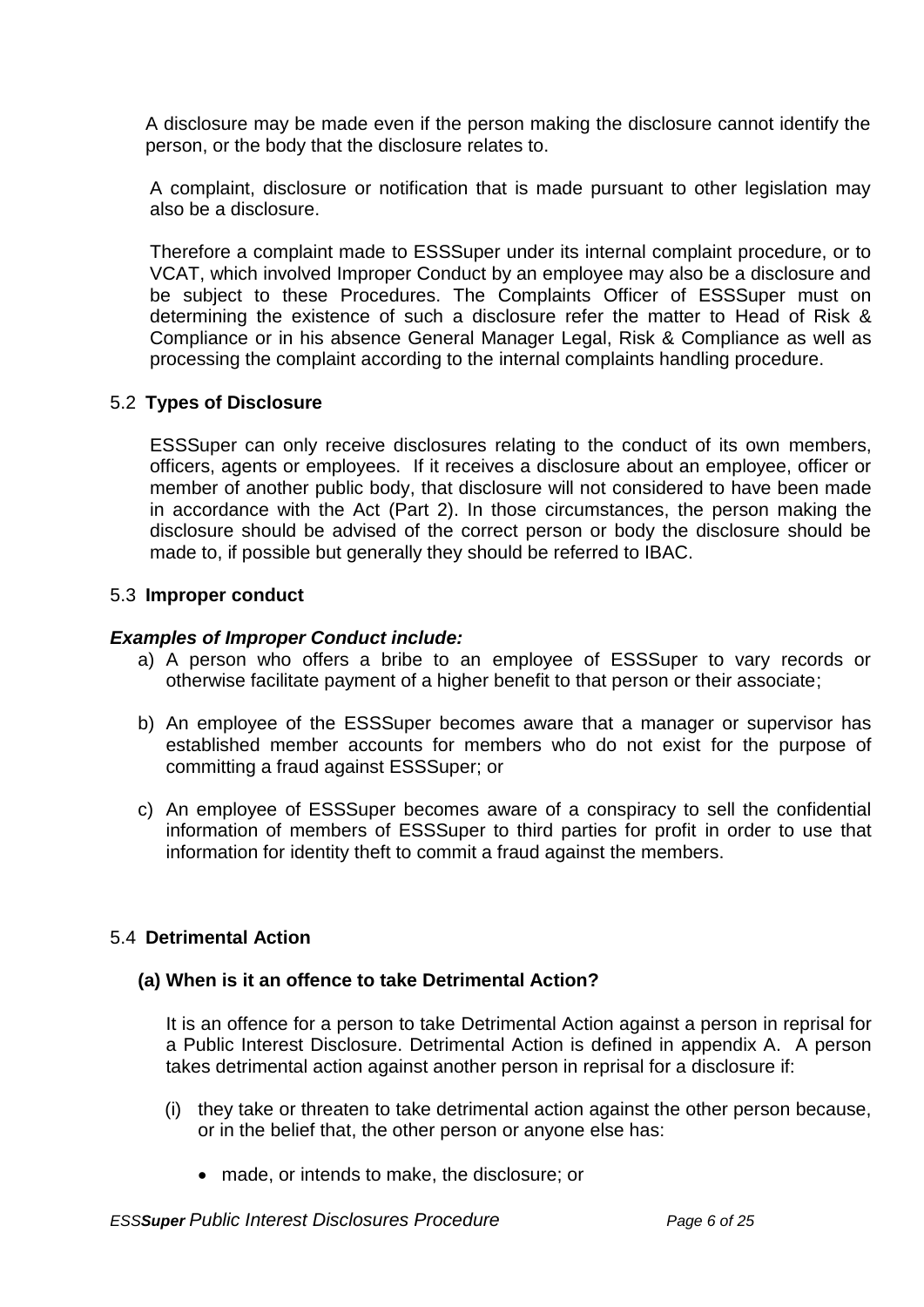- cooperated, or intends to cooperate, with an investigation of the disclosure; or
- (ii) for either of the above reasons, the person incites or permits someone else to take or threaten to take detrimental action against the other person.

#### **(b) Circumstances where reprisal does not constitute Detrimental Action**

(i) Information is false and misleading in a material particular.

No Detrimental Action will occur against another person in reprisal for a disclosure where the person making the disclosure has contravened the Act (sections 72(1) and (2)) in relation to the information disclosed.

(ii) Detrimental Action not relevant to the Public Interest Disclosure.

There are penalties for reprisals being made as a result of Public Interest Disclosure. Exceptions apply where the Detrimental Action does not relate to the Public Interest Disclosure, see Section 45 of the Act.

(iii) Management Action

A manager may take management action in relation to an employee who has made a Public Interest Disclosure, only if the Public Interest Disclosure is not the reason for the taking the action.

#### *Examples*

*A Public Body demotes, transfers, isolates in the workplace or changes the duties of a person making a disclosure due to the making of a disclosure.* 

*A person threatens, abuses or carries out other forms of harassment directly or indirectly against the person making the disclosure, his or her family or friends.* 

*A Public Body discriminates against the person making a disclosure or his or her family and associates in subsequent applications for jobs, permits or tenders.*

## 5.5 **Manner of Disclosure**

A disclosure for the purposes of this Procedure may be made verbally or in writing, and may also be made anonymously. If made anonymously, the provisions of the Act requiring ESSSuper to notify, advise or otherwise communicate with the person making the disclosure does not apply.

## <span id="page-6-0"></span>**6. STATEMENT OF SUPPORT TO PUBLIC INTEREST DISCLOSURES**

ESSSuper is committed to the aims and objectives of the Act. ESSSuper does not tolerate improper conduct by its employees, officers or members, nor the taking of reprisals against those who come forward to disclose such conduct.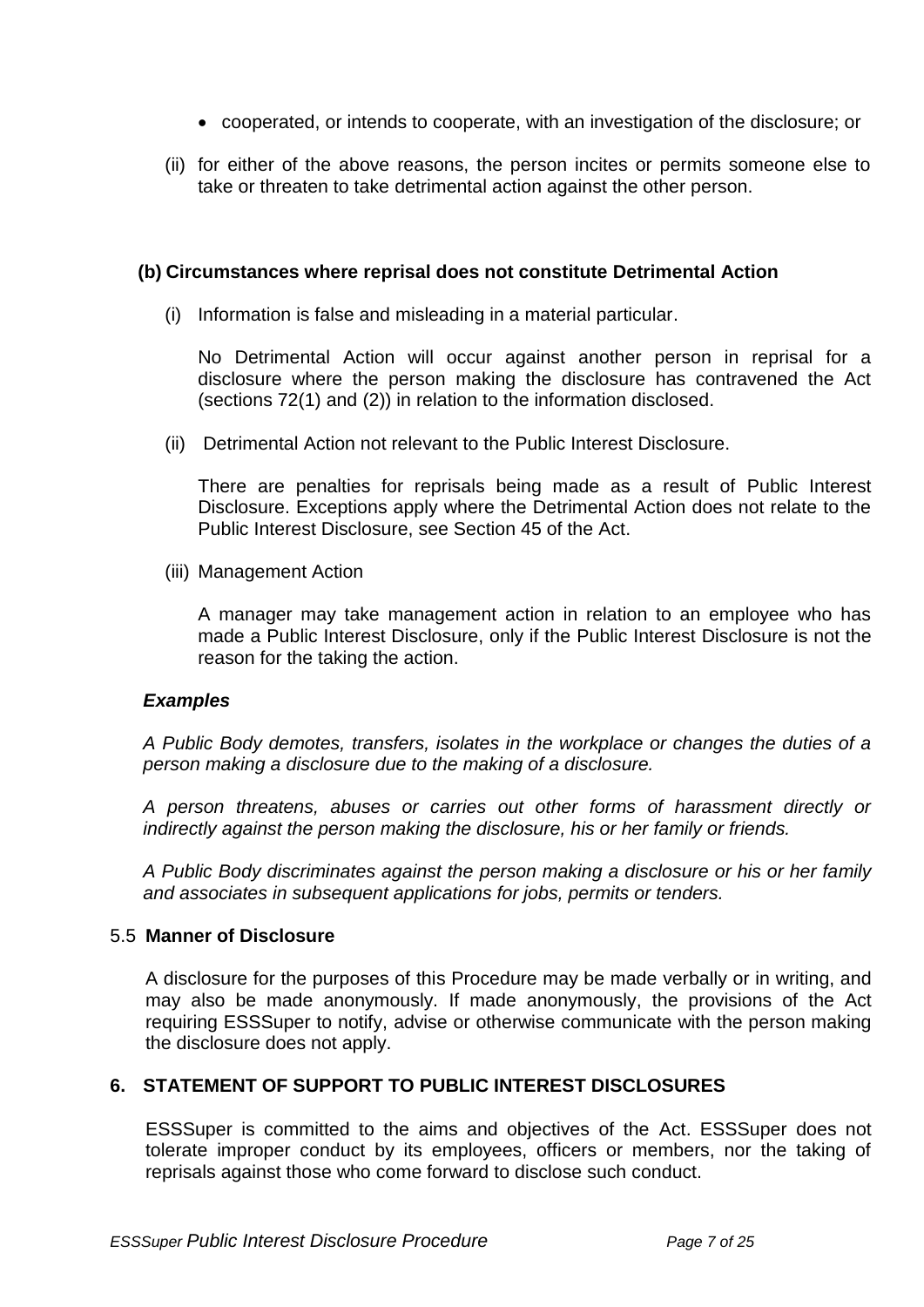ESSSuper recognises the value of transparency and accountability in its administrative and management practices, and supports the making of disclosures that reveal Corrupt Conduct, conduct involving the substantial mismanagement of public resources, or conduct involving a substantial risk to public health and safety or the environment.

ESSSuper will take all reasonable steps to protect people who make such disclosures from any detrimental action in reprisal for making the disclosure. It will also ensure the person who is the subject of the disclosure receives natural justice.

# <span id="page-7-0"></span>**7. THE REPORTING SYSTEM**

ESSSuper has established a reporting system that covers receipt, assessment and investigation of disclosures to determine if they are Public Interest Disclosures reportable to IBAC. This reporting system ensures senior staff are involved and retain oversight of this process. This reporting system includes:

- (a) procedures to protect the confidentiality of information and identity of persons making disclosures;
- (b) ensuring those assessing whether a disclosure is a Public Interest Disclosure are independent of those who are responsible for the welfare management of the person making the disclosure; and
- (c) establishing clear contact points for reporting disclosures whether made in person or by mail, phone or emails.

# **7.1 Purpose of reporting system**

The purpose of this reporting system is to benefit ESSSuper by:

- (a) encouraging staff to raise matters of concern internally;
- (b) providing a reporting channel for disclosures that may otherwise never be reported and therefore not come to the notice of the Board of ESSSuper;
- (c) ensuring that if a disclosure is made it is properly and appropriately assessed and acted upon; and
- (d) ensuring persons making a disclosure, whether from an internal or external source have the full protection provided by the Act.

## **7.2 Contact persons within ESSSuper**

Any disclosures of Improper Conduct or Detrimental Action concerning ESSSuper or its officers, employees, members or agents may be made to the Coordinator for ESSSuper**.** The Coordinator is:

> Head of Risk and Compliance Level 16, 140 William Street MELBOURNE VIC 3000

Telephone: (03) 8684 4547 Email: [Allan.Ogilvie@esssuper.com.au](mailto:Allan.Ogilvie@esssuper.com.au)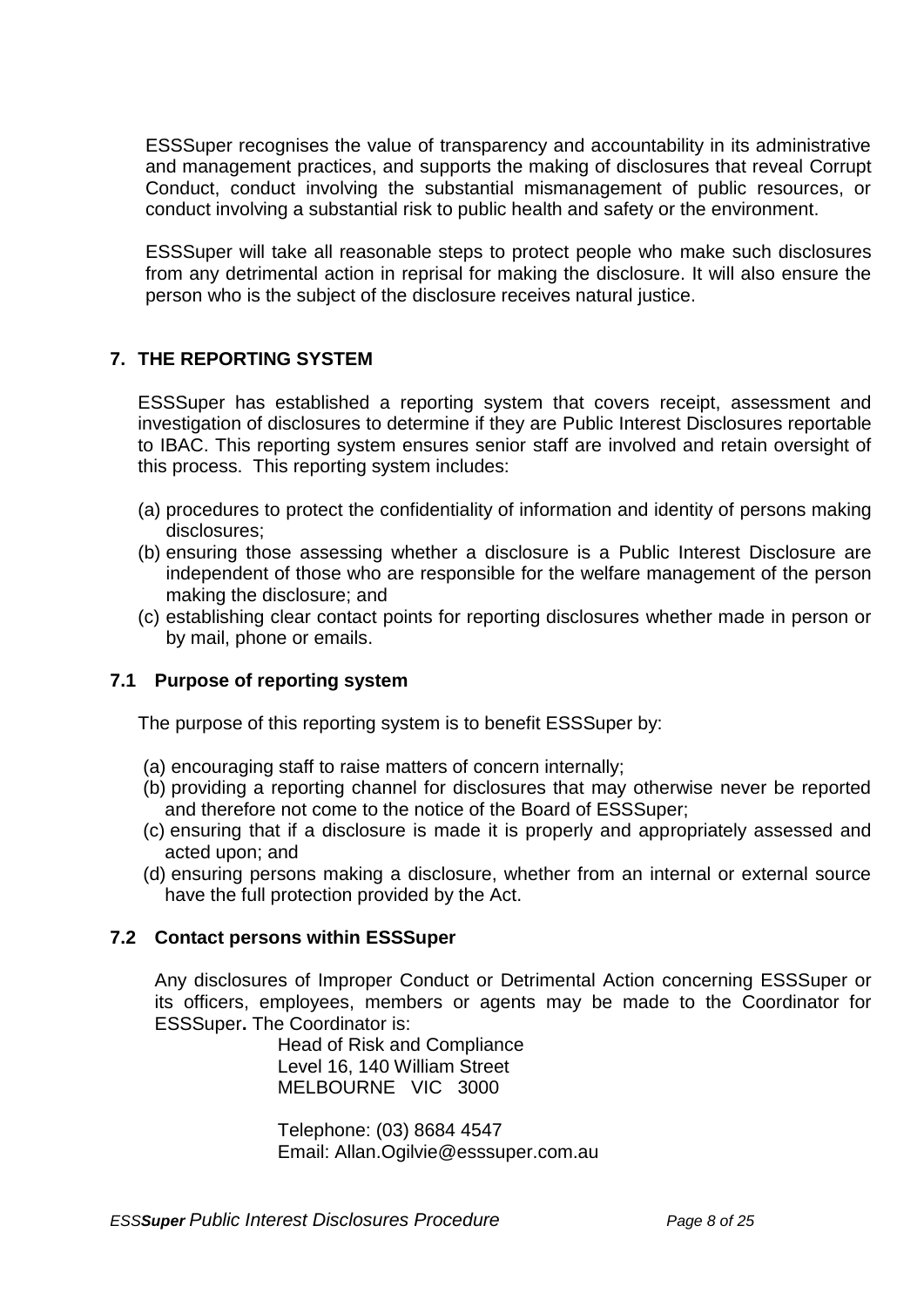In the Head of Risk and Compliance's absence, disclosures may be made to: General Manager, Legal, Risk & Compliance Level 16, 140 William Street MELBOURNE VIC 3000

> Telephone: (03) 8684 4604 Liz.Tromans@esssuper.com.au

All correspondence, phone calls and e-mails from internal or external persons making a disclosure will be referred to the Coordinator.

Where a person is contemplating making a disclosure and is concerned about approaching the Coordinator in the workplace, he or she can call the relevant coordinator and request a meeting in a discreet location away from the workplace.

#### **7.3 Alternative contact persons**

A disclosure about improper conduct or detrimental action by ESSSuper or its officers, employees, members or agents may also be made directly to IBAC:

> IBAC GPO Box 24234 Melbourne Victoria 3001

Internet: www.ibac.vic.gov.au Tel: 1300 735 135

#### <span id="page-8-0"></span>**8. PROTECTING CONFIDENTIALITY OF INFORMATION AND PERSONS MAKING DISCLOSURES**

ESSSuper will take all reasonable steps to protect the identity of the person making a disclosure and any confidential information they disclose. Maintaining confidentiality is crucial in ensuring persons will make disclosures so that they can be confident that if they come forward they will be protected from reprisals.

## **8.1 Protecting Identity of Discloser**

The protection of a person making a disclosure applies regardless of whether the disclosure has been determined to be a Public Interest disclosure. The protection extends to verbal and written disclosures.

A person or body who discloses information likely to identify a person who has made an assessable disclosure (i.e. awaiting IBAC determination) is subject to a penalty of 120 penalty units or 12 months imprisonment or both. A body corporate will incur 600 penalty units.

## **(a) Immunity from liability**

A person making a disclosure is protected from: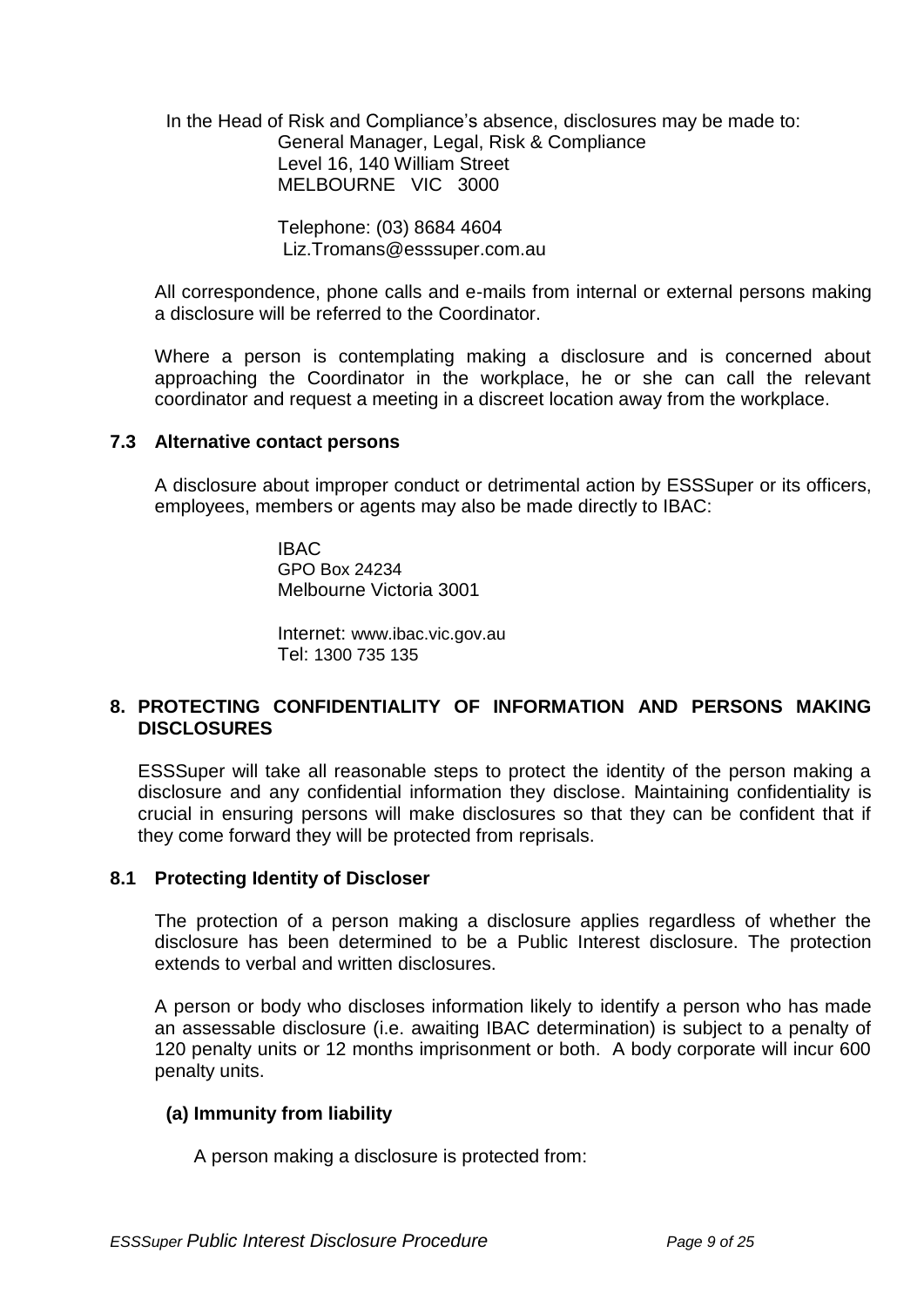- civil or criminal liability or any liability arising by administrative process (e.g. disciplinary action) as a consequence of making a disclosure;
- any offence under the Constitution Act 1975 (for example the requirement is that officers within the public service must not comment on the administration of a Victorian State Department) or any other Statute imposing a duty to maintain confidentiality or other restriction on the disclosure of information; and
- breach of an obligation by way of oath or rule of law or practice or under an agreement requiring that person to maintain confidentiality or restricts disclosure of information.

However, this immunity does not apply if the person has contravened the Act by providing information that is false or misleading.

# **(b) Protection from Defamation**

A person making a disclosure is also protected in any proceeding for defamation by a defence of absolute privilege concerning making a disclosure. However, this protection does not apply where a person makes a false disclosure or provides false information.

## **(c) Liability for own conduct**

Despite the above a person making a disclosure remains liable for their own conduct.

# **(d) Penalties**

A person must not take detrimental action against another person in reprisal for a disclosure. There is a monetary penalty of 240 penalty units or 2 years imprisonment or both. *Defences*

It is a defence, if a person can show that the substantial reason for taking Detrimental Action was not because the other party intended to make a disclosure or cooperate with an investigation of the disclosure.

It is also a defence if IBAC has determined the disclosure is not a Public Interest Disclosure complaint and when the person took the Detrimental Action they knew of that determination.

## **(e) Orders for damages or reinstatement of employment**

In addition to the monetary penalty and imprisonment referred to above, a person who takes Detrimental Action against another person in reprisal for a disclosure may also, if convicted of an offence, be required to pay damages.

These damages can be imposed in addition to the monetary penalty. The Court may order the offender to pay to the person who has suffered the Detrimental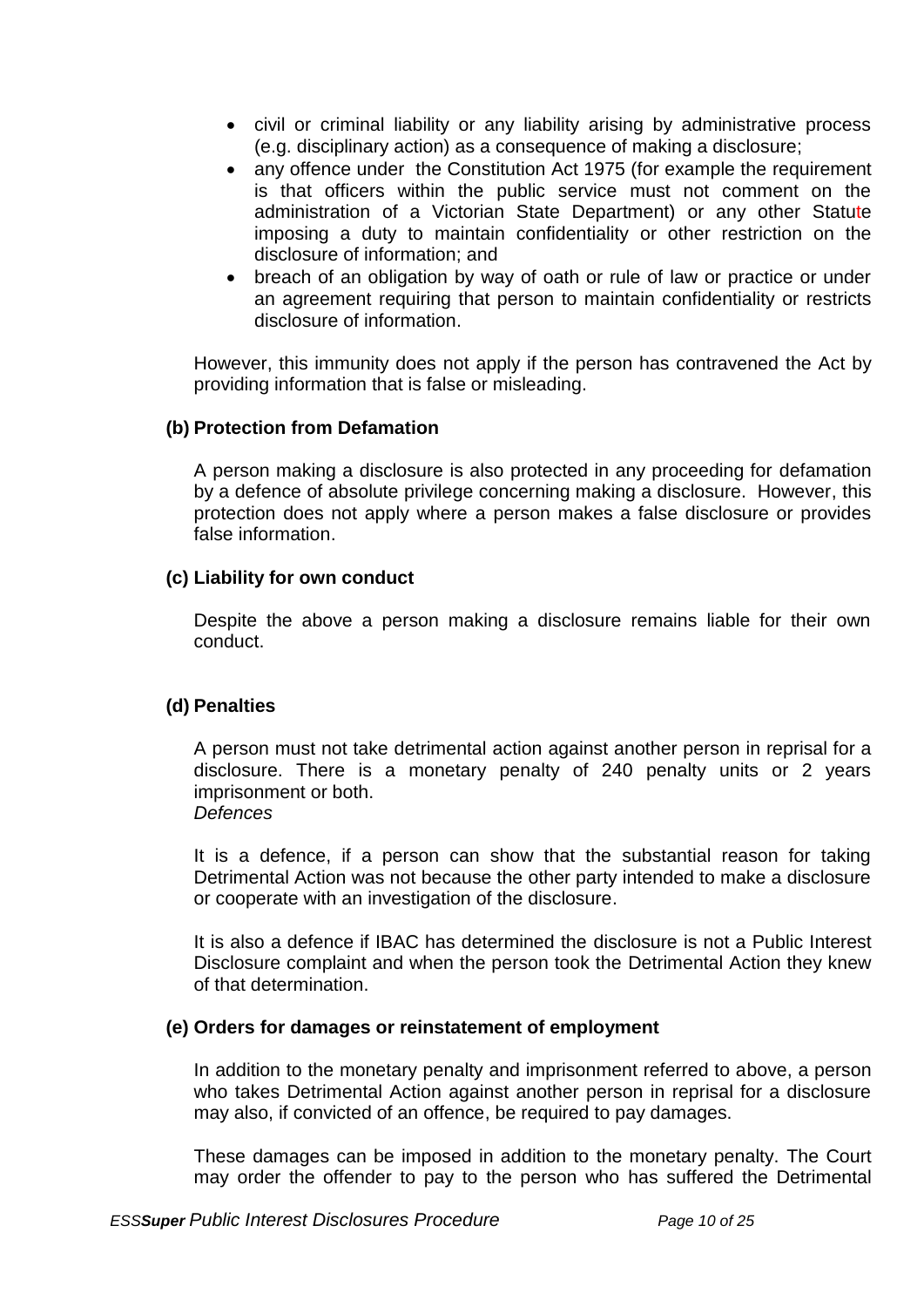Action, an amount in damages the court considers appropriate to compensate that person for any injury, loss or damage.

## *Vicarious liability*

If the employer of a person or someone acting as an agent of the employer, is found guilty of an offence for Detrimental Action against that person, the Court may in addition to imposing a penalty and any damages ordered as referred to above, order the employer to reinstate or re-employ the person in their former position, or if such position is not available, a similar position.

## **(f) Person suffering Detrimental Action has legal standing to sue for recovery of damages**

A person who has suffered Detrimental Action can issue legal proceedings to recover damages for any injury, loss or damage they have incurred as a consequence. This does not impact on any other right or remedy available to that person as a consequence of the Detrimental Action.

# **(g) ESSSuper responsible for actions of employees/agents**

If an employee or agent of ESSSuper takes Detrimental Action against another person in reprisal for a disclosure:

- ESSSuper may be jointly and severally civilly liable with its employee or agent for that action; and
- proceedings for damages can be taken against either or both of them.

## *Defence*

It is a defence for a Public Body if it can prove on the balance of probabilities that it took reasonable precautions to prevent the employee or agent from taking detrimental action against the other person in reprisal for the disclosure.

Ensuring all employees and agents are aware of these Procedures will assist ESSSuper establishing this defence.

## **(h) Transfer of employee**

If an employee of ESSSuper has made a disclosure and believes on reasonable grounds that Detrimental Action will be, is being, or has been taken against them which contravenes the Act, they may request a transfer of employment.

# **8.2 Protecting confidential information**

The Act requires any person who receives information due to the handling or investigation of a disclosure being assessed by ESSSuper to determine if it is a Public Interest Disclosure, not to disclose that information except in certain limited circumstances. If that information is disclosed in breach of this requirement, this will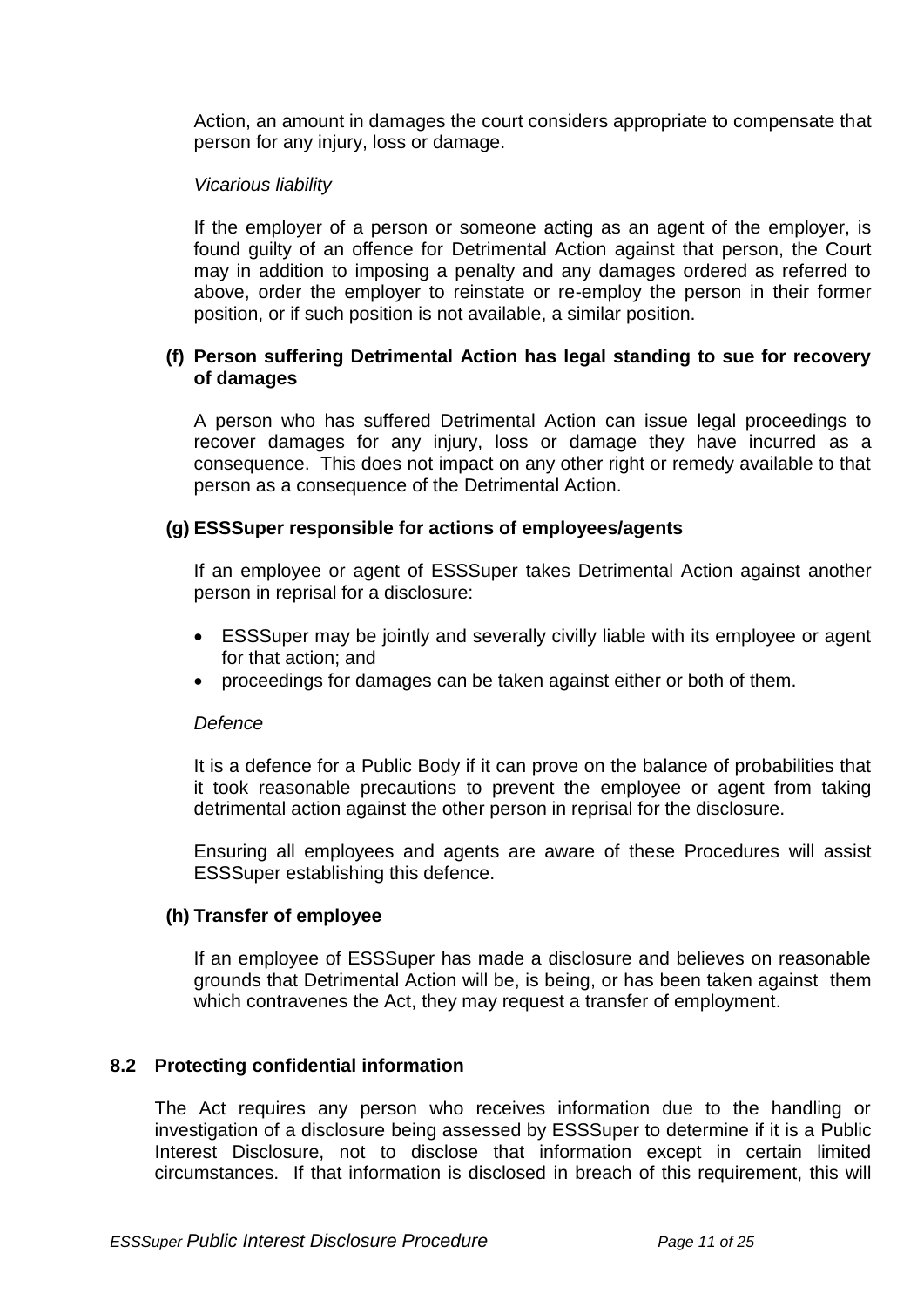be an offence punishable by a maximum fine of 120 penalty units (or twelve months imprisonment or both. In the case of a body corporate, which includes ESSSuper, the fine is 600 penalty units

#### *Exceptions*

Disclosing the content, or information about the content, or information likely to lead to the identification of a person who has made a disclosure, is permissible in the following circumstances:

- a) where necessary for the purpose of exercising the functions of ESSSuper under the Act;
- b) for the purpose of a proceeding for an offence under the Act;
- c) for the purpose of a disciplinary process or action instituted in respect of conduct that could constitute an offence under the Act;
- d) for the purpose of obtaining legal advice or representation in relation to:
	- (i) a witness summons, confidentiality notice or notice cancelling such notice, or an order extending a confidentiality notice; and
	- (ii) the person's rights, liabilities, obligations and privileges under the Act.
- e) by a solicitor to whom the disclosure or information has been disclosed in the circumstances under d) above to comply with a legal duty of disclosure or a professional relationship with his or her client;
- f) to an interpreter to enable a person who does not speak English to comply with the confidentiality requirements of the Act;
- g) to a parent or guardian or independent person to a person under 18 years to comply with Part 7 of the Act; and
- h) to an independent person, to enable an illiterate person or person with a mental or physical impairment to comply with the Act.

## <span id="page-11-0"></span>**9. ESTABLISHING CONFIDENTIAL ELECTRONIC AND PAPER FILING SYSTEM**

ESSSuper has established a secure electronic and paper filing system to ensure that:

- a) all paper and electronic files are secure and only accessible by authorised officers;
- b) all printed material is kept in files clearly marked as a Public Interest Disclosure matter with a prominent warning on the front that criminal penalties apply to any unauthorised divulging of information concerning a disclosure;
- c) electronic files saved are password protected or have limitations on access rights;
- d) any other material, such as tapes from interviews, are stored securely and are accessible only by authorised officers; and
- e) the security of communications between nominated officers and/or contracted officers (i.e. sensitive information or documents) are not emailed or faxed to a machine that has general access. Personal delivery of documents where practicable should be adopted to ensure confidentiality.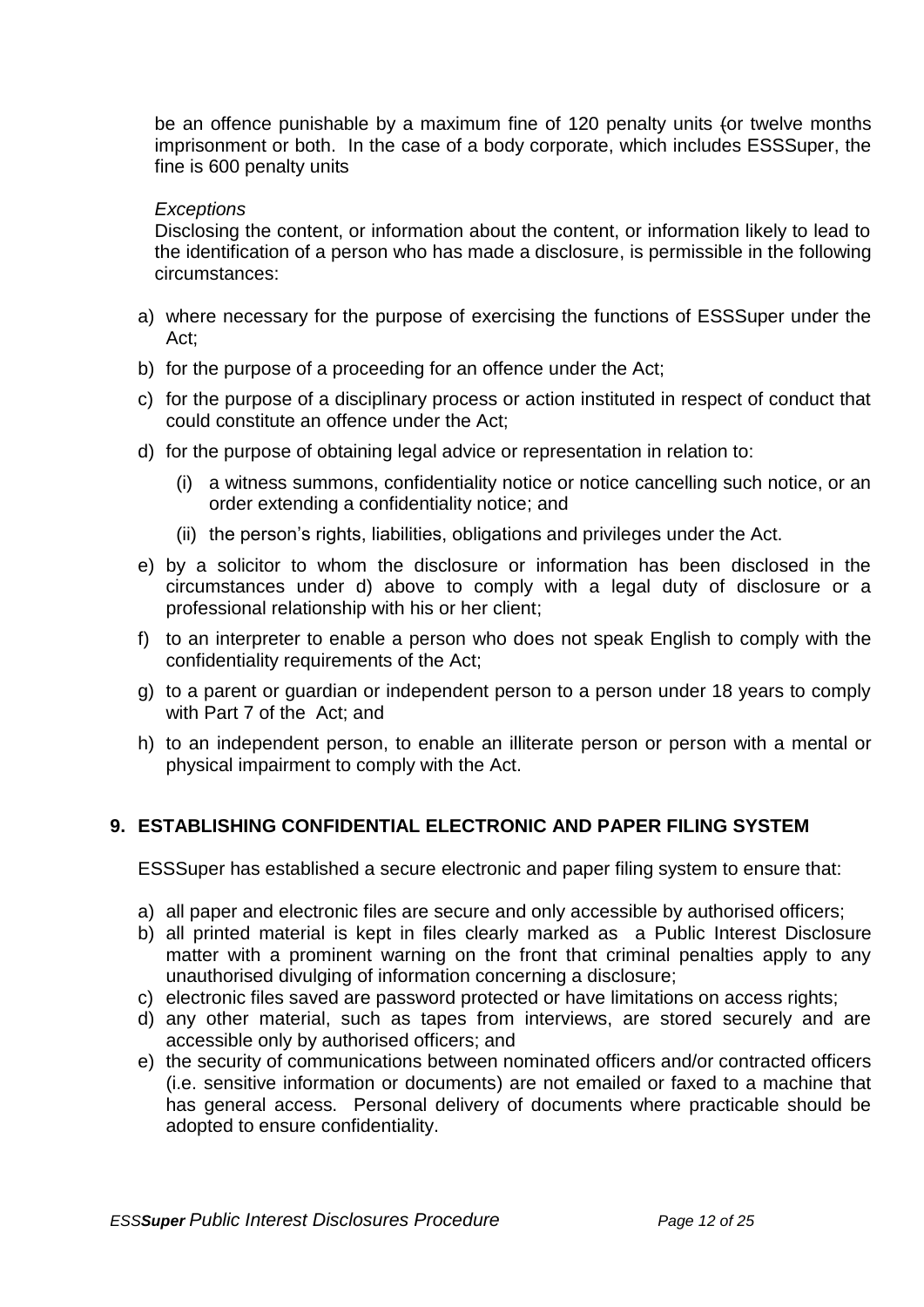To meet the above requirements under the Guidelines all files, whether paper or electronic, are kept in a secure room and can only be accessed by the Coordinator, the Investigator or the Welfare Officer (in relation to welfare matters only).

All electronic files will be produced and be given password protection. Backup files will be kept on suitable removable media. All materials relevant to an investigation, such as tapes from interviews, will also be stored securely with the Public Interest Disclosure files.

ESSSuper will not email or fax documents relevant to a Public Interest Disclosure matter and will ensure all phone calls and meetings are conducted in private.

## <span id="page-12-0"></span>**10. ROLES AND RESPONSIBILITIES**

#### **10.1 Employees**

Employees are encouraged to report known or suspected incidences of improper conduct or Detrimental Action in accordance with these Procedures.

All employees of ESSSuper have an important role to play in supporting those who have made a legitimate disclosure. They must refrain from any activity that is, or could be perceived to be, victimisation or harassment of a person who makes a disclosure. Furthermore, they should protect and maintain the confidentiality of a person they know or suspect to have made a disclosure.

All employees are to be provided with all the relevant information and given appropriate training to ensure they are familiar with the policy, procedure, the relevant part of the legislation, particularly their confidentiality obligations and resulting consequences of a breach of the Act.

## **10.2 Role of the Coordinator**

The Coordinator has a central clearing-house role in the internal reporting system. The Coordinator reports directly to the General Manager, Legal, Risk & Compliance and will:

- a) receive all disclosures, including phone calls ,emails and letters from members of the public or staff;
- b) impartially perform a preliminary review and assess each disclosure as to whether it appears to be a Public Interest Disclosure and refer to IBAC for determination;
- c) coordinate the reporting system used by ESSSuper;
- d) be a contact point for general advice about the operation of the Act and for IBAC;
- e) be responsible for ensuring ESSSuper carries out its responsibilities under the Public Interest Disclosure legislation;
- f) liaise with IBAC in regard to the Act;
- g) where necessary, arrange for appropriate welfare support for the person making a Public Interest Disclosure;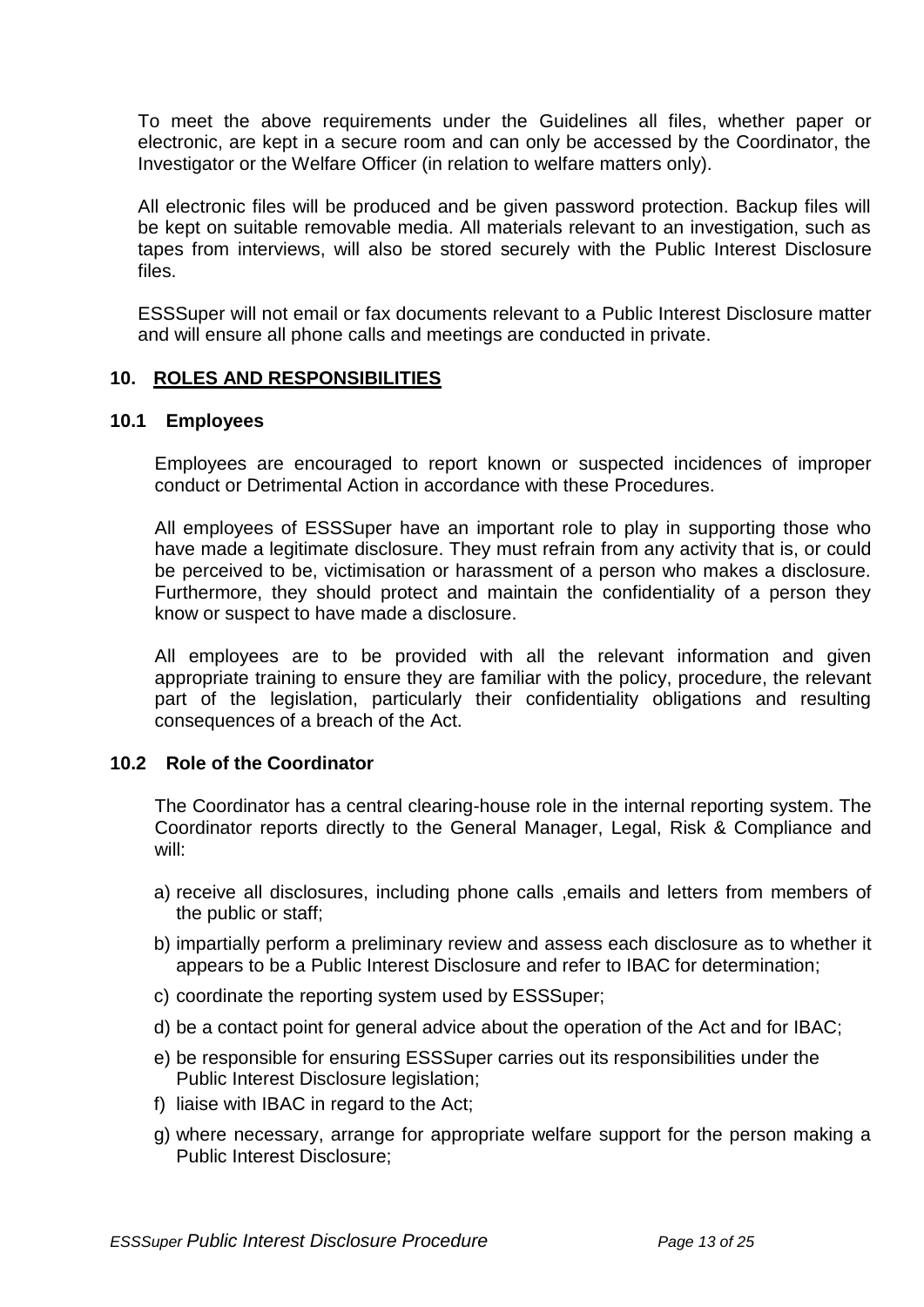- h) advise the person making a Public Interest Disclosure of the progress of an investigation into the disclosed matter;
- i) establish and manage a confidential filing system:
- j) collate and publish statistics on disclosures made;
- k) take all necessary steps to ensure the identity of the person making a Public Interest Disclosure and the identity of the person who is the subject of the disclosure are kept confidential; and
- l) liaise with the Chief Executive Officer (CEO) of ESSSuper.

The Coordinator has the authority to make enquiries of all officers, employees or agents of ESSSuper in relation to a disclosure.

#### **10.3 Welfare Officer**

The Coordinator is responsible for the appointment of a Welfare Officer to monitor the needs of the person making a disclosure and to provide the necessary advice and support to those persons. Generally, the Welfare Officer will only be required when the disclosure has proceeded to the assessment stage. The Welfare Officer must be a senior manager within ESSSuper.

The Welfare Officer is the General Manager, Corporate Services unless otherwise determined. In their absence, the Welfare Officer will be a person acting in the position of General Manager, Corporate Services.

The role of the Welfare Officer is to ensure persons making a disclosure are protected against direct and indirect Detrimental Action and that the culture of the workplace is supportive of these disclosures being made. This includes protecting those who make disclosures from within ESSSuper and externally from reprisals.

One of the primary functions of the Welfare Officer is to promote a supportive work environment and respond promptly and effectively to any reports of intimidation or harassment and to bring those incidents to the attention of the Coordinator.

The role of the Welfare Officer is as follows:

- a) to examine the immediate welfare and protection needs of a person who has made a disclosure and seek to foster a supportive work environment;
- b) to advise the person making a disclosure of the legislative and administrative protections available to them;
- c) to listen and respond to any concerns of harassment, intimidation or victimisation in reprisal for making disclosure;
- d) to keep a contemporaneous record of all aspects of the case management of the person making a disclosure, including all contact and follow-up action; and
- e) to ensure the expectations of the person making a disclosure are realistic.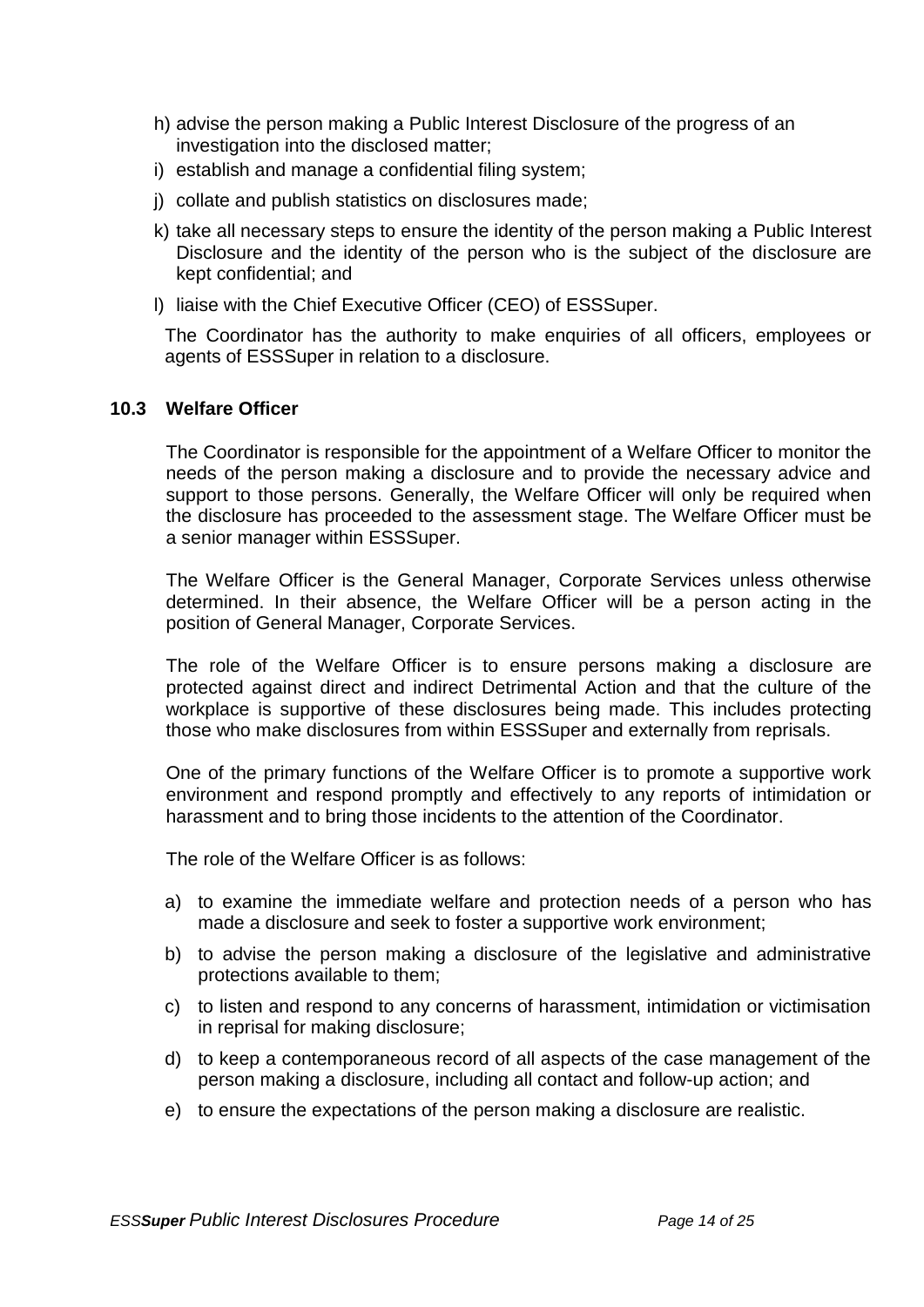The Welfare Officer must not divulge any details concerning the disclosure to any person other than the Coordinator, any person authorised by the Coordinator to investigate the disclosure or the CEO of ESSSuper.

Meetings between the Welfare Officer and the person making the disclosure will be conducted discreetly to protect the confidentiality of the person making a disclosure.

# <span id="page-14-0"></span>**11. REVIEWING AND ASSESSING DISCLOSURES**

#### **11.1 Has the disclosure been made in accordance with the requirements of the Act?**

Where a disclosure has been submitted to the Coordinator, the Coordinator will perform a preliminary review and assess whether the disclosure has been made in accordance with of the Act as outlined by these Procedures (as per paragraph 11.4) and is, therefore, a Public Interest Disclosure reportable to IBAC.

A disclosure must be accepted even if not made in accordance with this Procedure or if it does not specifically refer to the Act. A disclosure may be made to any member, officer or employee of ESSSuper. Any officer, employee or agent of ESSSuper who receives any allegation that may come within the Act must immediately refer it to the Coordinator so that it can be dealt with under these Procedures.

#### **11.2 Has the disclosure been made to the appropriate forum?**

For the disclosure to be responded to by ESSSuper, it must concern ESSSuper or an employee, member or officer of ESSSuper. If the disclosure concerns an employee, officer or member of another public body, the person who has made the disclosure must be advised of the correct person or body to whom the disclosure should be directed based on the following table:

| Person who is the subject of the    | Person/body to whom the disclosure          |
|-------------------------------------|---------------------------------------------|
| Disclosure.                         | must be made.                               |
| Employee of a public body           | That Public Body or IBAC                    |
| Member of Parliament (Legislative   | Speaker of the Legislative Assembly         |
| Assembly)                           |                                             |
| Member of Parliament (Legislative   | <b>President of the Legislative Council</b> |
| Council)                            |                                             |
| Councillor                          | <b>IBAC</b>                                 |
| <b>Chief Commissioner of Police</b> | <b>IBAC</b>                                 |
| Member of the police force          | <b>IBAC or Chief Commissioner of Police</b> |

If made anonymously, the provisions of the Act requiring ESSSuper to notify, advise or otherwise communicate with the person making the disclosure under the Act does not apply. However, the disclosure must still be assessed to determine if it should be referred to IBAC as a Public Interest Disclosure.

## **11.3 Does the disclosure contain the essential elements of a Public Interest Disclosure?**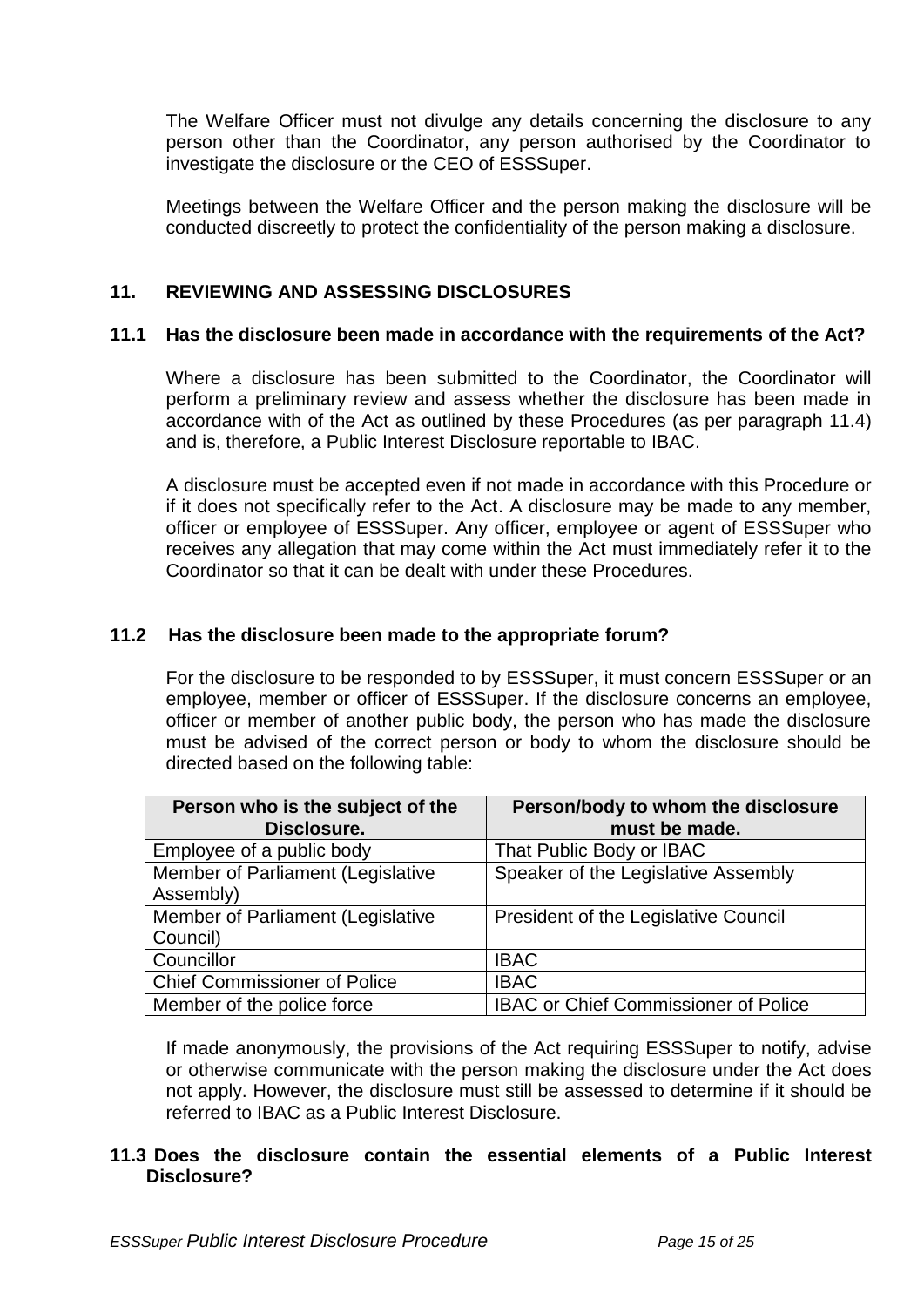To be a Public Interest Disclosure, a disclosure must satisfy the following criteria:

- a) Did a natural person (that is, a person rather than a corporation) make the disclosure?
- b) Does the disclosure relate to conduct of a Public Body or Public Officer acting in their official capacity?
- c) Is the alleged conduct either Improper Conduct or Detrimental Action taken against a person in reprisal for making a Public Interest Disclosure?
- d) Does the person making a disclosure have reasonable grounds for believing the alleged conduct (refer further clarification outlined below) has occurred?

If one or more of the above are not satisfied, the person will not have made a disclosure for the purposes of the Act.

#### *Reasonable grounds for belief*

There must be reasonable grounds for believing alleged conduct has occurred rather than a reasonable suspicion. There must be supporting facts and circumstances. In determining whether such a belief exists the Coordinator will consider whether a reasonable person should have formed that belief based on all the circumstances of the matter.

A mere allegation or conclusion unsupported by any facts or circumstances will not be considered to be reasonable grounds. To be reasonable the belief must be supported by evidence showing the reasonable grounds are probable. The Guidelines provide an example where a person bases disclosure on a statement like "I know X is accepting bribes to grant planning permits to Y developer". This is a mere allegation without supporting facts and circumstances and will not meet the above criteria. By comparison the person does not have to make a prima facie case when making a disclosure. It just needs to be reasonable.

Hearsay or second-hand information may be used to show reasonable grounds but the information and its source must appear credible. This will depend on how the person obtained the information and the detail it contains.

The credibility of the person making a disclosure or who provided the information may also be considered.

## **11.4 Assessment of the disclosure**

The Coordinator will assess the disclosure and determine whether it is a Potential Public Interest Disclosure.

#### **a) Disclosure is a Public Interest Disclosure**

Where the Coordinator performs a preliminary review and assesses the disclosure to be a Potential Public Interest Disclosure, they will notify IBAC no later than **twenty eight (28)** days after the disclosure is made. IBAC will then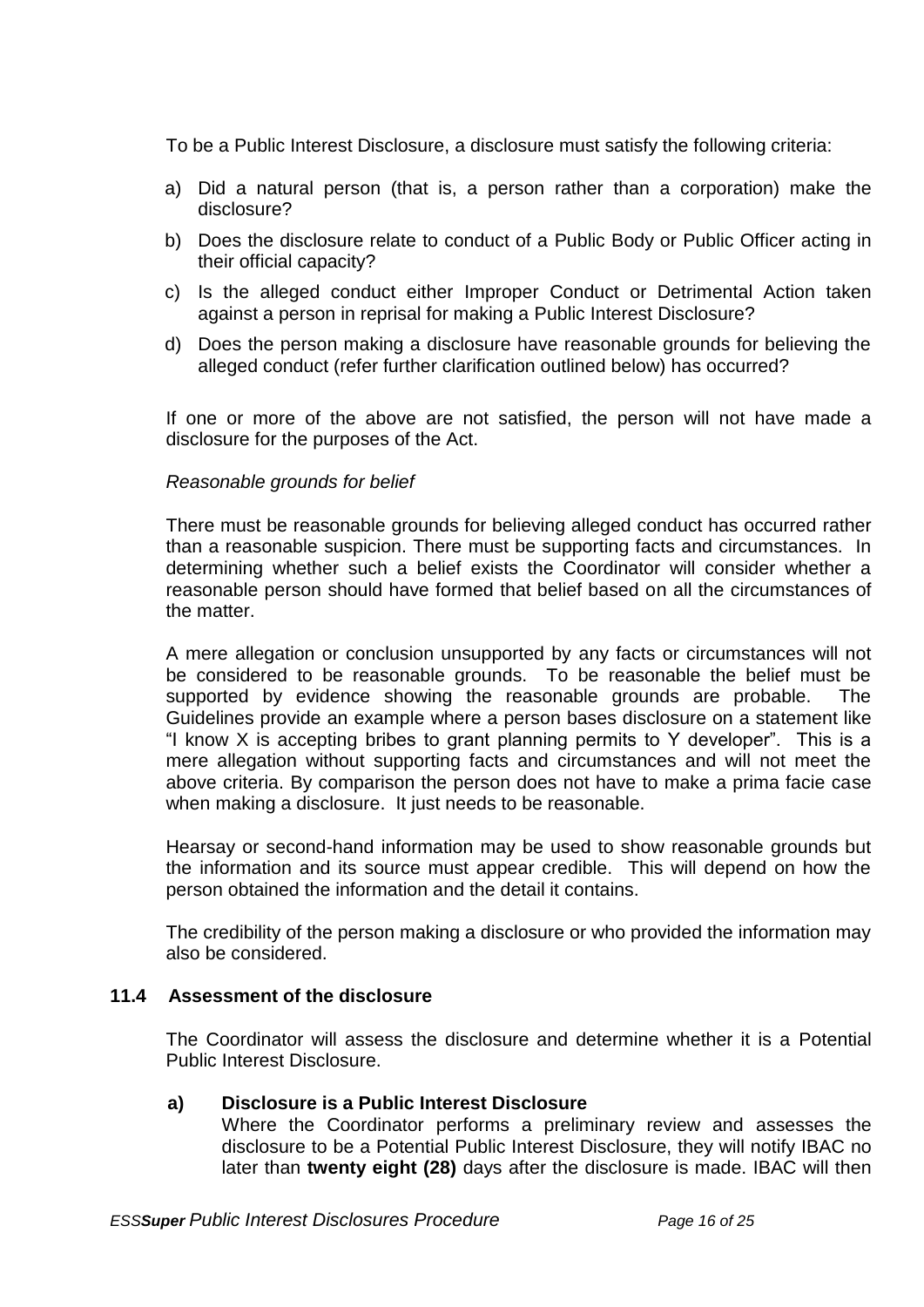make its assessment of the Public Interest Disclosure under the Act. (See paragraph 3.6 of these Procedures for more information.)

# **b) Disclosure is not a Public Interest Disclosure**

Where the Coordinator performs a preliminary review and assesses that the disclosure is not a Potential Public Interest Disclosure and therefore will not be referred to IBAC, the Coordinator will advise the person who made the disclosure of its assessment within twenty-eight (28) days after the disclosure was made. (See paragraph 3.7 of these Procedures for more information.)

## **11.5 Investigation plan**

The Investigator will prepare an investigation plan for approval by the Public Interest Disclosure Coordinator. The plan will list the issues to be substantiated and describe the avenue of inquiry. It will address the following issues:

- 1. What is being alleged;
- 2. What are the possible findings or offences;
- 3. What are the facts and issues;
- 4. How the inquiry is to be conducted; and
- 5. What resources are required.

At the commencement of the investigation, the person making the disclosure should be:

- a) Notified by the Investigator that he or she has been appointed to conduct the investigation;
- b) Asked to clarify any matters; and
- c) Provide any additional material he or she might have.

The Investigator will be sensitive to the possible fear of reprisals held by the person making the Public Interest Disclosure and will be aware of the statutory protections available.

## **11.6 Keeping the person making the Public Interest Disclosure informed**

The Coordinator will ensure the person who makes a disclosure is kept informed of action taken in relation to his or her disclosure, and the time frames that apply.

#### **11.7 Occurrence of detrimental action**

If a person making a Public Interest Disclosure reports an incident of harassment, discrimination or adverse treatment that would amount to Detrimental Action taken in reprisal for the making of the disclosure, then the Welfare Officer or Coordinator must:

- record details of the incident; and
- advise the person making the disclosure of their rights under the Act.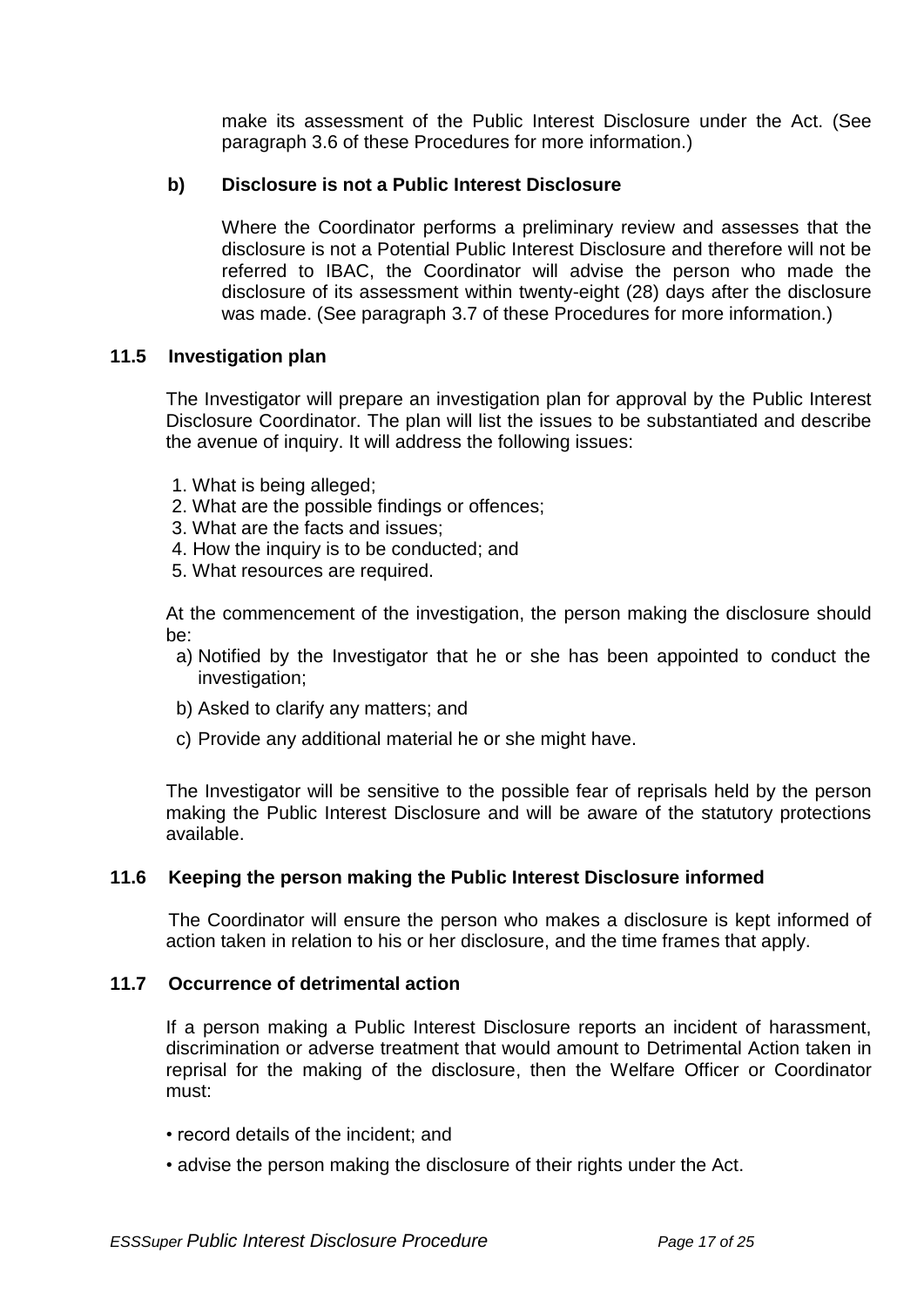If the Detrimental Action is of a serious nature and likely to amount to a criminal offence, consideration will be given to reporting the matter to the police or IBAC as appropriate. In these circumstances, the Coordinator will immediately inform the CEO.

The taking of Detrimental Action in reprisal for the making of a disclosure can be an offence against the Act as well as grounds for making a further disclosure. Where such Detrimental Action is reported, the Coordinator will assess the report as a new disclosure under the Act.

**Note:** The Guidelines state that any Public Body must be extremely cautious about conducting enquiries or gathering information concerning an allegation or Detrimental Action, as a criminal offence may have been committed and informal investigations may compromise the integrity of evidence.

#### **11.8 Person making Public Interest Disclosures implicated in improper conduct, or disciplinary matters**

Where a person who makes a disclosure under this procedure is implicated in misconduct, ESSSuper will handle the disclosure and protect the discloser from reprisals in accordance with the Public Interest Disclosure Legislation and this Procedure. ESSSuper acknowledges that the person making a disclosure is not protected from the reasonable consequences flowing from any personal involvement that person may have had in the Improper Conduct.

The CEO will make the final decision on the advice of the Coordinator as to whether disciplinary or other action will be taken against a person who has made disclosures. Where disciplinary or other action relates to conduct that is the subject of the disclosure, the disciplinary or other action will only be taken after the disclosed matter has been appropriately dealt with under this Procedure.

In all cases where disciplinary or other action is being contemplated, the CEO must be satisfied that it has been clearly demonstrated that:

- a) the intention to proceed with disciplinary action is not causally connected to the making of the disclosure (i.e. the making of the disclosure has not caused the disciplinary action);
- b) there are good and sufficient grounds that would fully justify action against any other person in the same circumstances; and
- c) there are good and sufficient grounds that justify exercising any discretion to institute disciplinary or other action.

The Coordinator will thoroughly document the process, including recording the reasons why the disciplinary or other action is being taken, and the reasons why the action is not in retribution for the making of the disclosure. The Coordinator will clearly advise the person making the disclosure of the proposed action to be taken, and of any mitigating factors that have been taken into account.

Legal advice should be sought before taking any action against a person making a disclosure.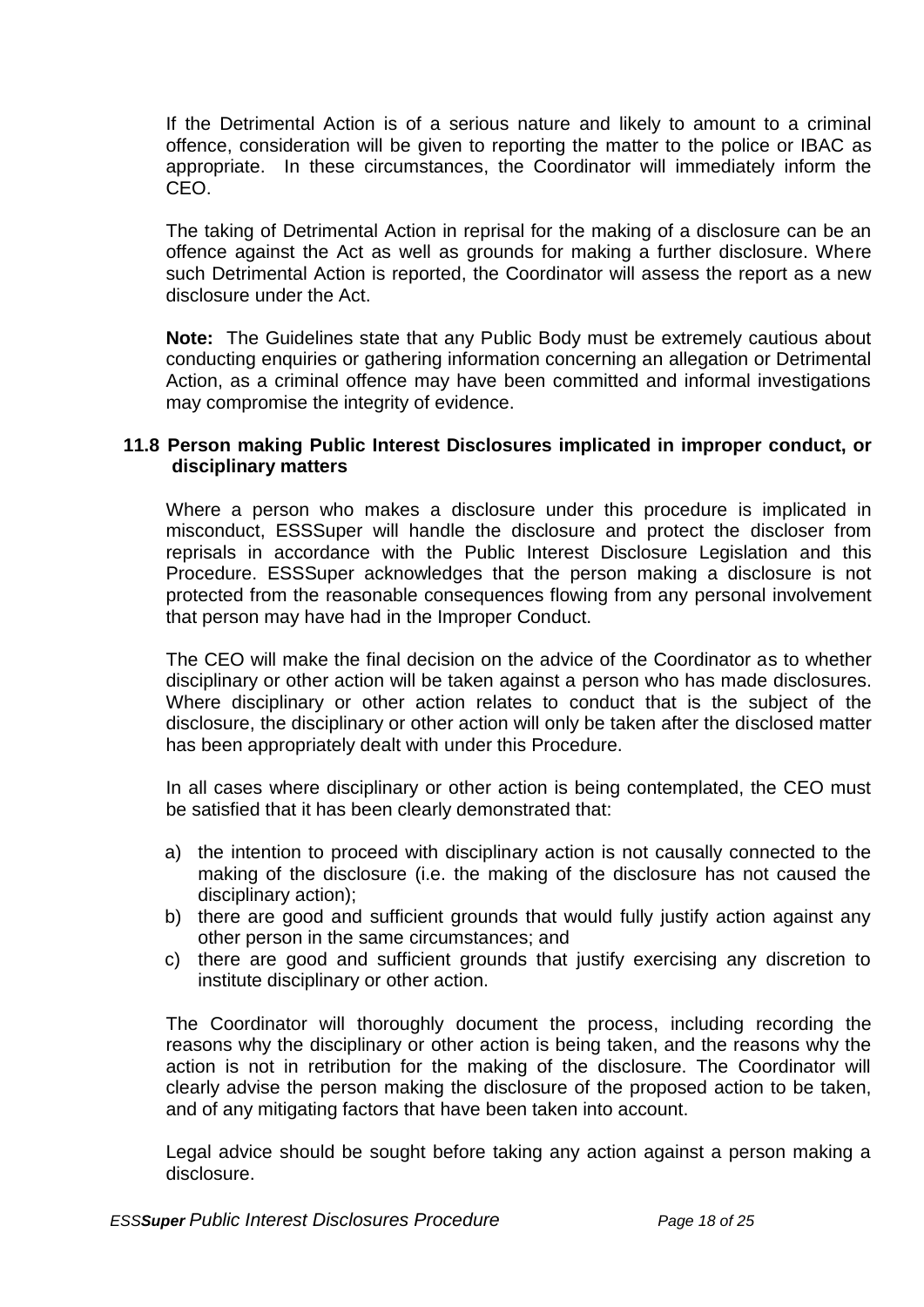Note: The Guidelines recommend seeking legal advice before taking any action against a person making a disclosure.

## <span id="page-18-0"></span>**12. MANAGEMENT OF THE PERSON AGAINST WHOM A DISCLOSURE HAS BEEN MADE**

ESSSuper recognises that employees against whom disclosures are made must also be supported during the handling and investigation of disclosures.

ESSSuper will take all reasonable steps to ensure the confidentiality of the person who is the subject of the disclosure during the assessment process and any subsequent assessment by IBAC before a final determination is made as to whether it is a Public Interest Disclosure.

Where the Coordinator determines the disclosure is not a Public Interest Disclosure, the fact that the disclosure has been made and, the results of the assessment, and the identity of the person who is the subject of the disclosure will remain confidential.

The Coordinator will ensure the person who is the subject of any disclosure is:

- a) informed as to the substance of the allegations;
- b) given the opportunity to answer the allegations before a final decision is made;
- c) informed as to the substance of any adverse comment that may be included in any report arising from the investigation; and
- d) given the opportunity to have his or her defence set out fairly in any report.

Where the allegations in a disclosure have been investigated, and the person who is the subject of the disclosure is aware of the allegations or the fact of the investigation, the Public Interest Disclosure Coordinator will formally advise the person who is the subject of the disclosure of the outcome of the investigation.

#### <span id="page-18-1"></span>**13. CRIMINAL OFFENCES**

ESSSuper will ensure officers appointed to handle Public Interest Disclosures and all other employees and agents are aware of the following offences created by the Act in addition to those referred to above:

|       | Section of the Act   Offence (Part 11 of the   Penalty<br>Act) |                                                                                                                                     |
|-------|----------------------------------------------------------------|-------------------------------------------------------------------------------------------------------------------------------------|
| 45(1) | <b>Detrimental Action</b>                                      | Person must not take 240 penalty units or 2 years<br>imprisonment or both                                                           |
| 52(2) | Disclosure of confidential<br>information                      | 120 penalty units or 12 months<br>imprisonment or both (Note: for<br>a body corporate the penalty is<br>higher - 600 penalty units) |
| 53(1) |                                                                | Person or body must not   For individuals 120 penalty units                                                                         |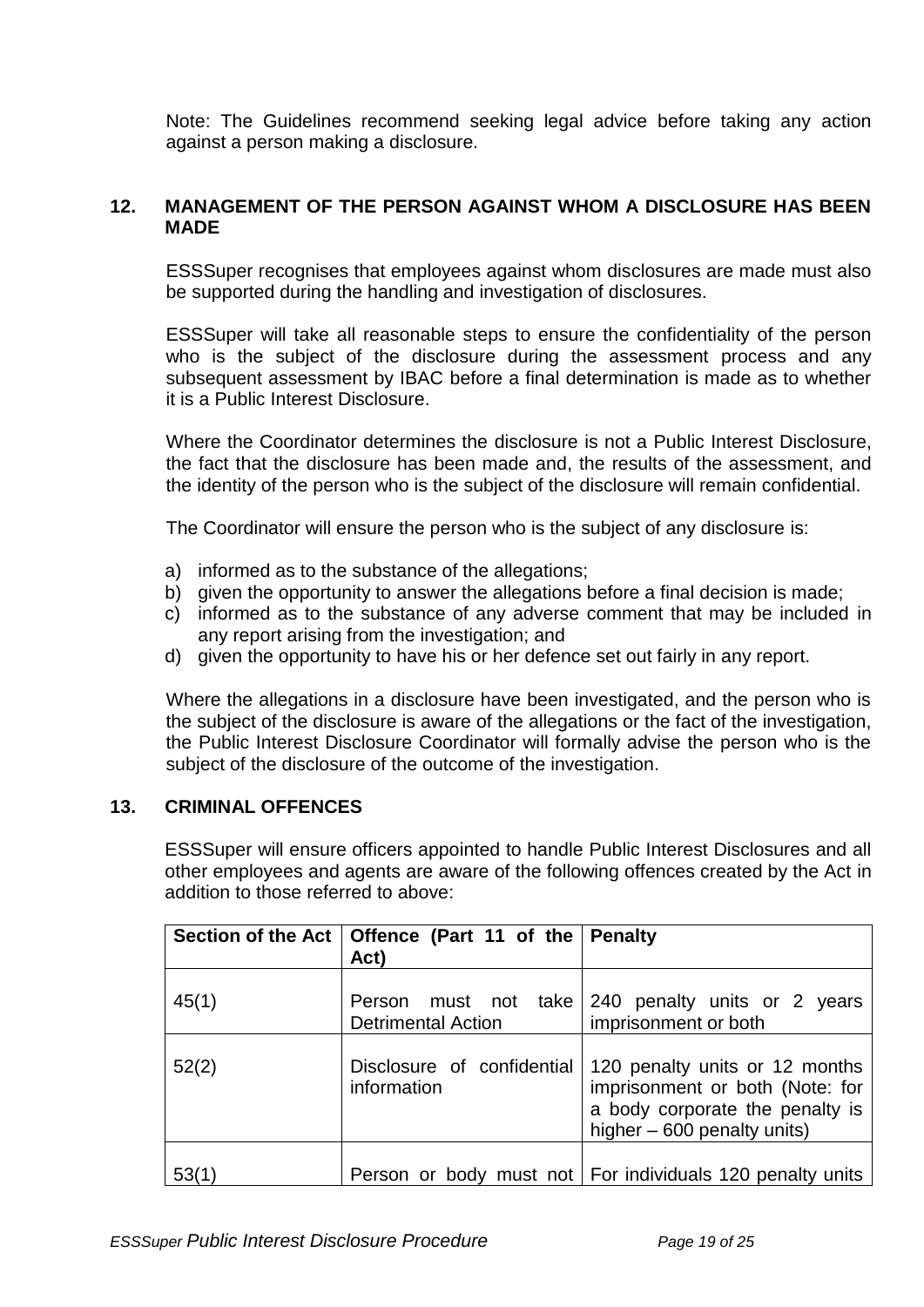|    | disclose information likely<br>to lead to the identification                                                                                                                         | and 2 years imprisonment                                                       |
|----|--------------------------------------------------------------------------------------------------------------------------------------------------------------------------------------|--------------------------------------------------------------------------------|
|    | of a person who has made<br>an assessable disclosure                                                                                                                                 | For body corporate 600 penalty<br>units.                                       |
| 72 | under the Act a person<br>knows is false<br>or<br>misleading in a material<br>particular, intending that<br>the information be acted<br>on as a Public Interest<br><b>Disclosure</b> | Providing information   120 penalty units or 12 months<br>imprisonment or both |
| 73 | Person must not claim a<br>matter is the subject of a<br>Public Interest Disclosure<br>knowing that claim to be<br>false                                                             | 120 penalty units or 12 months<br>imprisonment or both                         |

## <span id="page-19-0"></span>**14.PROTECTION OF PUBLIC OFFICERS**

Employees of ESSSuper are Public Officers as that term is defined in the Act and therefore entitled to protection under the Act where they disclose information to another employee of ESSSuper in the course of:

- a) handling a disclosure; or
- b) notifying a disclosure to IBAC; or
- c) providing information to IBAC,

and the disclosure of the information is made in good faith and in accordance with the Public Interest Disclosure Legislation and this Procedure.

In these circumstances, the Public Officer is not taken to have breached any agreement requiring him or her to maintain confidentiality or otherwise restricting disclosure of information, and is not subject to any civil or criminal liability or disciplinary action for disclosing the information.

## <span id="page-19-1"></span>**15.EXEMPTION FROM FREEDOM OF INFORMATION ACT 1982 (FOI)**

FOI does not apply to a document in the possession of any person or body to the extent that it discloses information relating to a disclosure or is likely to lead to the identification of a person who made that disclosure.

IBAC should be contacted before the release of any document originating from IBAC or relating to a Public Interest Disclosure if requested under the FOI.

## <span id="page-19-2"></span>**16.WHISTLEBLOWERS OBLIGATIONS UNDER SIS**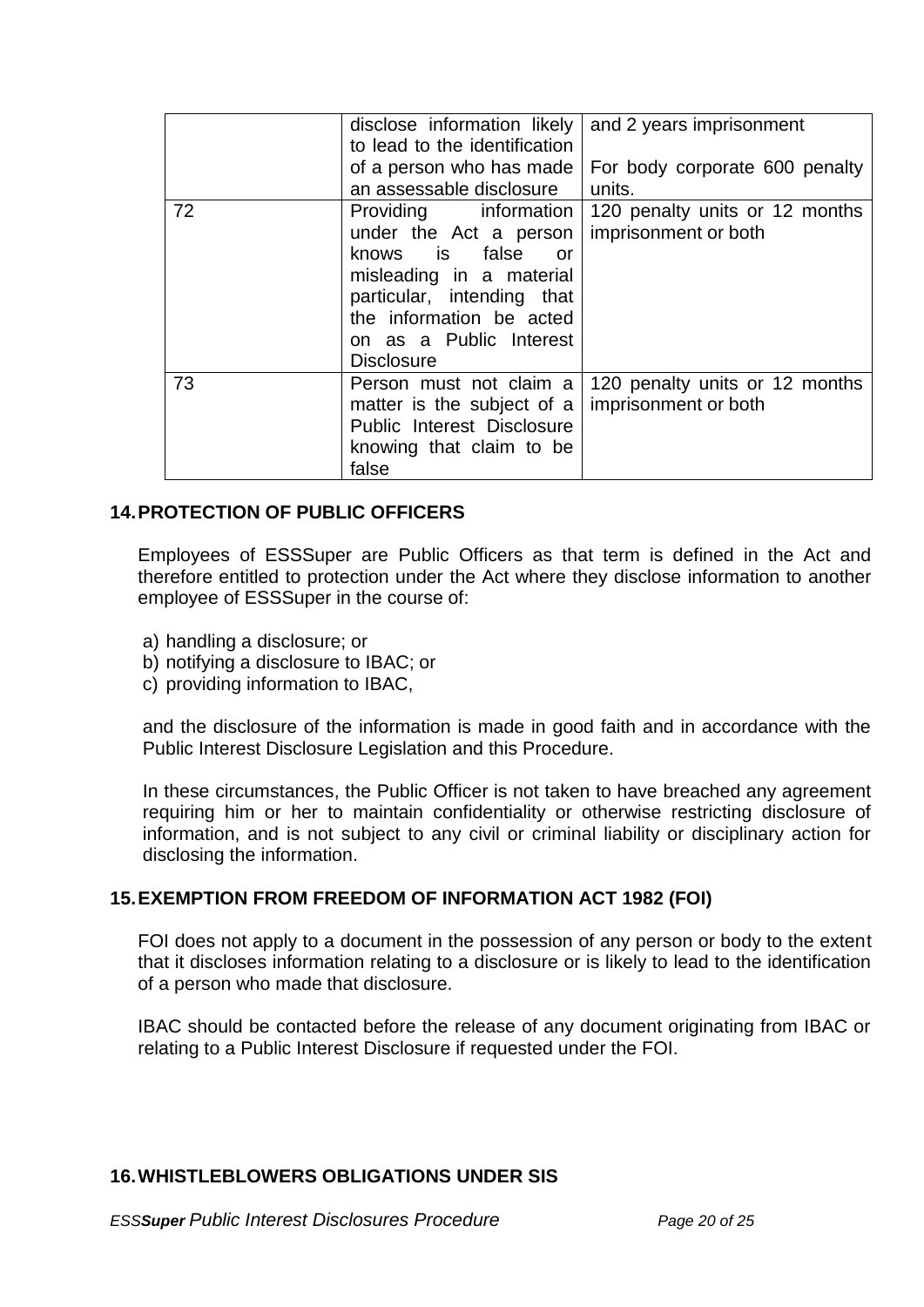ESSSuper is an exempt public sector superannuation scheme under the Superannuation Industry (Supervision) Act (SIS). It is therefore exempt from the SIS requirements. However, ESSSuper is subject to the Heads of Government Agreement (HOGA) between the Victorian Government and the Federal Government. Under the terms of HOGA, ESSSuper will comply with the spirit of SIS and specified core principles.

Subject to the requirements under the Act, ESSSuper has determined that the requirements under SIS applicable to whistleblowers should be adopted by this Procedure. For the purposes of this Procedure, we have substituted references to APRA with the Department of Treasury & Finance as the ESSSuper regulator and IBAC. Those requirements are as follows:

# **(a) No constraints on providing information**

A person must not be constrained or impeded (whether by confidentiality clauses or other means) from:

- a) disclosing information to the Department of Treasury & Finance or IBAC;
- b) discussing issues with the Department of Treasury & Finance or IBAC relevant to management and prudential supervision of ESSSuper;
- c) providing documents under their control to the Department of Treasury & Finance or IBAC relevant in the context of management or prudential supervision of ESSSuper; and
- d) Providing information to auditors, actuaries and others who have responsibilities concerning ESSSuper.

Policies or contractual arrangements established or entered into by ESSSuper must not explicitly or implicitly restrict or discourage auditors or other parties from communicating with the Department of Treasury & Finance or IBAC.<sup>3</sup>

## **(b) Adoption of Part 29A of SIS**

For the purposes of this Procedure, ESSSuper adopts the procedures in Part 29A of SIS relating to whistleblowing and the relevant parts of Superannuation Prudential Standard SPS 510 Governance and SPS 520 Fit and Proper as they relate to whistleblowing. This is subject to applying these requirements within the context of HOGA and adapting them to ensure that they are consistent with the State legislation pursuant to which ESSSuper operates and which it administers.

 $\overline{a}$ 

<sup>3</sup> Superannuation Prudential Standard SPS 510 Governance paragraphs 69 and 70 and SPS 520 Fit & Proper paragraphs 37 to 42.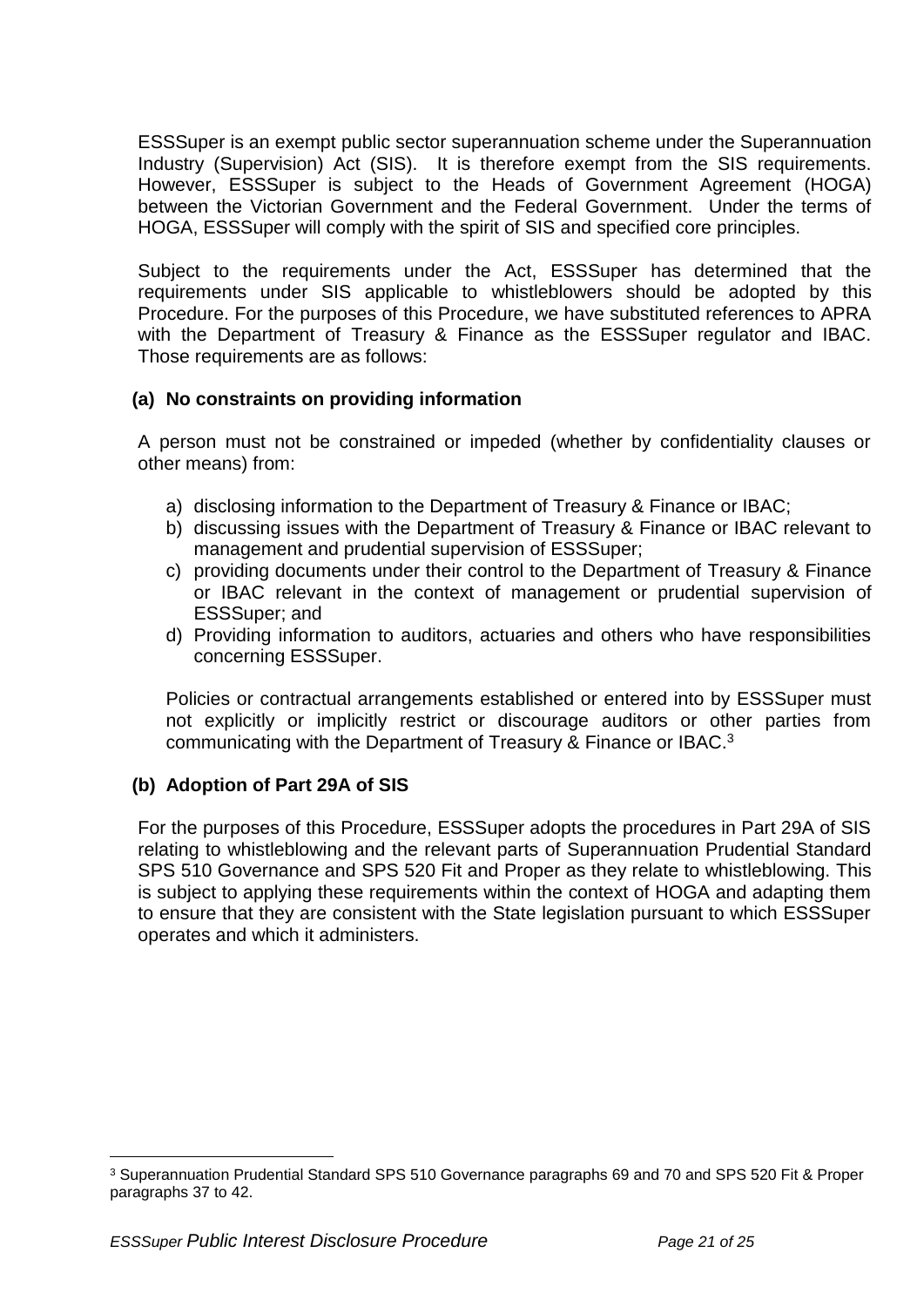# **Appendix A: Terms and Definitions**

The following terms relating to the Policy are defined below:

| <b>Coordinator</b> means the Public Interest Disclosure coordinator appointed pursuant to<br>paragraph 5.8 of the Public Interest Disclosure Policy ("Policy").                                                                                                                                                                                                                                                                                                    |
|--------------------------------------------------------------------------------------------------------------------------------------------------------------------------------------------------------------------------------------------------------------------------------------------------------------------------------------------------------------------------------------------------------------------------------------------------------------------|
| <b>Corrupt Conduct</b> <sup>4</sup> means conduct:                                                                                                                                                                                                                                                                                                                                                                                                                 |
| a) of any person that adversely affects the honest performance by a public officer or<br>public body of his or her or its functions as a public officer or public body; or                                                                                                                                                                                                                                                                                         |
| b) of a public officer or public body that constitutes or involves the dishonest<br>performance of his or her or its functions as a public officer or public body; or                                                                                                                                                                                                                                                                                              |
| c) of a public officer or public body that constitutes or involves knowingly or<br>recklessly breaching public trust; or                                                                                                                                                                                                                                                                                                                                           |
| d) of a public officer or a public body that involves the misuse of information or<br>material acquired in the course of the performance of his or her or its functions as<br>a public officer or public body, whether or not for the benefit of the public officer<br>or public body or any other person; or                                                                                                                                                      |
| e) of a person (the first person) intended to adversely affect the effective<br>performance or exercise by a public officer or public body of the functions or<br>powers of the public officer or public body and result in the first person or an<br>associate of the first person obtaining:                                                                                                                                                                     |
| $\circ$ a licence, permit, approval, authority or other entitlement under any Act or<br>subordinate instrument; or<br>an appointment to a statutory office or as a member of the board of any public<br>$\circ$<br>body under any Act or subordinate instrument; or<br>a financial benefit or real or personal property; or<br>$\circ$<br>any other direct or indirect monetary or proprietary gain-<br>$\circ$<br>that they would not have otherwise obtained; or |
| that could constitute a conspiracy or an attempt to engage in any conduct<br>f<br>referred to in paragraph $(a)$ , $(b)$ , $(c)$ , $(d)$ or $(e)$ above,<br>being conduct that would constitute a relevant offence.                                                                                                                                                                                                                                                |
| <b>Detrimental Action includes:</b><br>a) action causing injury, loss or damage;<br>b) intimidation or harassment;<br>c) discrimination, disadvantage or adverse treatment concerning a person's<br>employment, career, profession, trade or business, including the taking of<br>disciplinary action.                                                                                                                                                             |
| <b>IBAC</b> means Independent Broad-based Anti-corruption Commission of Victoria<br><b>IBAC Act means Independent Broad-based Anti-corruption Commission Act 2011(Vic).</b>                                                                                                                                                                                                                                                                                        |

 $\overline{a}$ 

<sup>4</sup> Section 4 of the Independent Broad-based Anti-corruption Commission Act 2011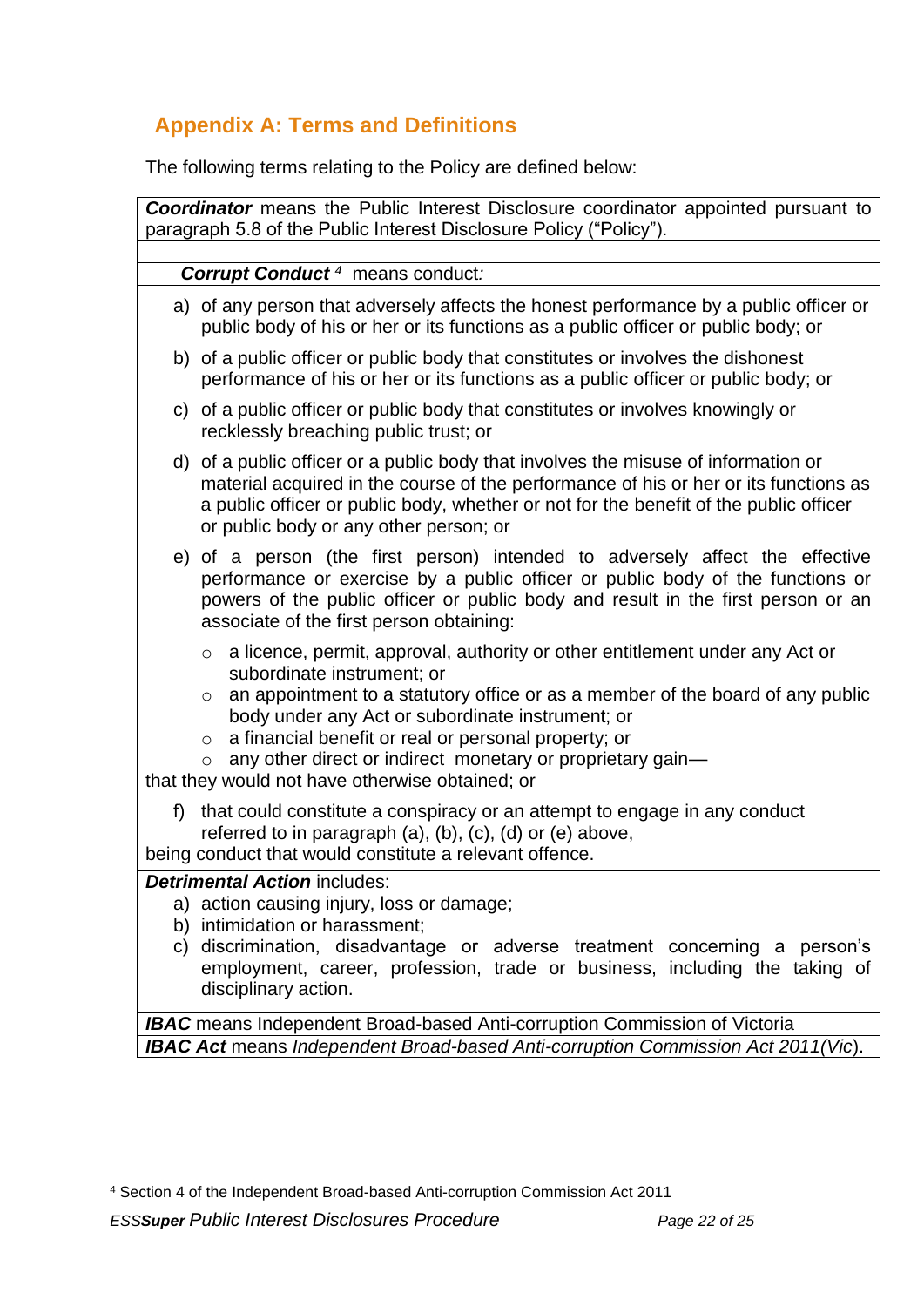#### *Improper Conduct* means conduct that is:

a) *Corrupt Conduct*; or

- b) conduct of a Public Officer or Public Body engaged in by the Public Officer or Public Body in their capacity as a Public Officer or a Public Body that constitutes:
	- o a criminal offence; or
	- o serious professional misconduct; or
	- o dishonest performance of public functions; or
	- o an intentional or reckless breach of public trust; or
	- o an intentional or reckless misuse of information or material acquired in the course of the performance of the functions of the Public Officer or Public Body; or
	- o a substantial mismanagement of public resources; or
	- o a substantial risk to the health or safety of one or more persons; or
	- o a substantial risk to the environment; or
- c) conduct of any person that
	- o adversely affects the honest performance by a Public Officer or Public Body of their functions as a Public Officer or Public Body; or
	- o is intended to adversely affect the effective performance or exercise by a Public Officer or Public Body of the functions or powers of the public officer or Public Body and results in the person, or an associate of the person, obtaining:
		- a licence, permit, approval, authority or other entitlement under any Act or subordinate instrument; or
		- an appointment to a statutory office or as a member of the board of any public body under any Act or subordinate instrument; or
		- a financial benefit or real or personal property; or
		- any other direct or indirect monetary or proprietary gain

that the person or associate would not have otherwise obtained; or

 $\circ$  conduct of any person that could constitute a conspiracy or attempt to engage in any of the conduct referred to in the bullet points above.

Less serious or trivial conduct is excluded from the definition of Improper Conduct.

## **Serious Professional misconduct:**

The inclusion of Serious Professional Misconduct is intended to encompass conduct that does not constitute criminal activity or conduct that does not fall into one of the specified categories but where the conduct exhibits a serious disregard for the responsibilities of the office and the professional conduct expected in the workplace. The conduct will need to be appropriately 'serious', so may involve a dishonest or intentional mindset, significant risks or impact on others or persistent inappropriate behaviour.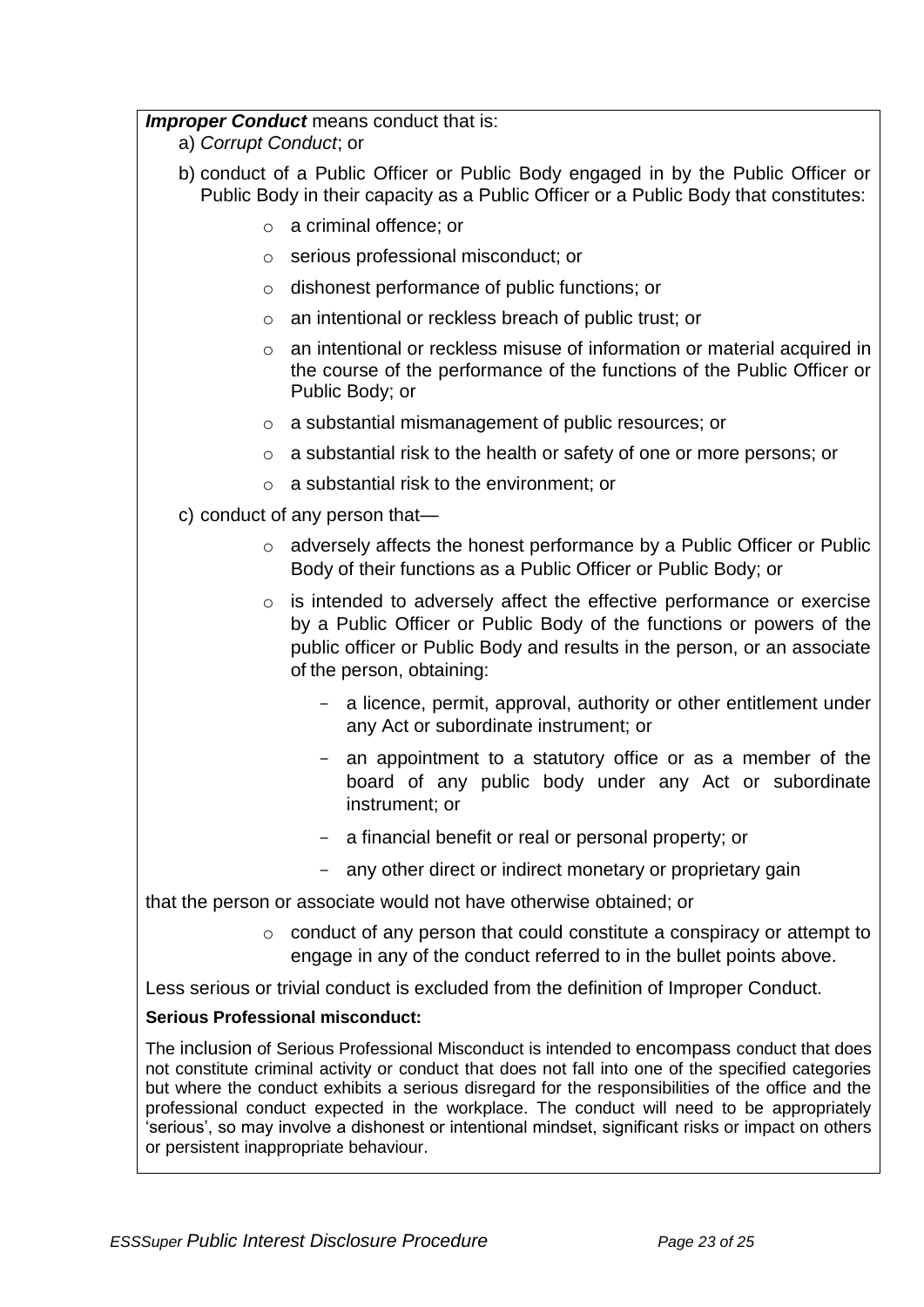'Public Interest Disclosure' is a disclosure by a natural person of:

- a) information that shows or tends to show:
	- o a person, Public Officer or Public Body has engaged, is engaging or proposes to engage in Improper Conduct; or
	- o a Public Officer or Public Body has taken, is taking or proposed to take Detrimental Action against a person in reprisal for making a Public Interest Disclosure; or
- b) information that the person reasonably believes shows or tends to show:
	- o a person, Public Officer or Public Body has engaged, is engaging or proposes to engage in Improper Conduct; or
	- o a Public Officer or Public Body has taken, is taking or proposes to take detrimental action against a person in reprisal for making a Public Interest Disclosure.

Public Interest Disclosure does not include a disclosure regarding the conduct of, or actions taken by, the following;

- c) the Office of the Special Investigations Monitor;
- d) the Special Investigations Monitor;
- e) a court;
- f) an investigating panel;
- g) a member of an investigating panel.

*Public Interest Complaint* for the purposes of these procedures means a disclosure that has been determined under the Act to be a Public Interest Disclosure complaint;

**Public Interest Disclosures Legislation** means the Acts, regulations made to the Acts and the Guidelines.

## *Public Body* means

a *public body* (within the meaning of the IBAC Act) whether corporate or unincorporated, established by or under an Act for a public purpose which includes;

- a) government departments and agencies;
- b) statutory authorities;
- c) officers of municipal councils;
- d) government-appointed boards and committees;
- e) government-owned companies;
- f) universities;
- g) TAFE colleges;
- h) Public hospitals;
- i) State-funded residential care services;
- j) the Victorian Inspectorate;
- k) the IBAC; or
- l) any other body or entity prescribed for the purposes of this definition.